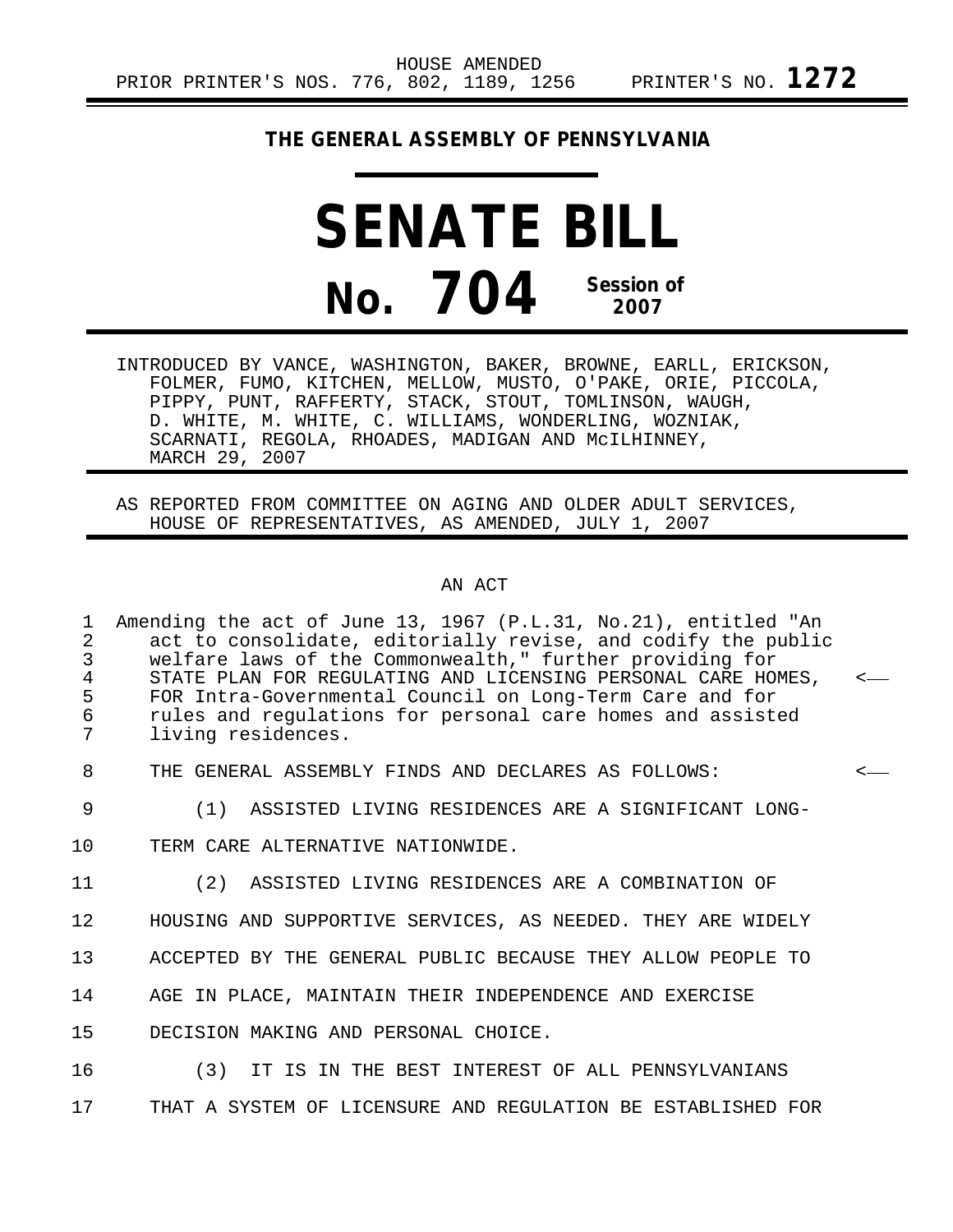1 ASSISTED LIVING RESIDENCES IN ORDER TO ENSURE ACCOUNTABILITY 2 AND A BALANCE OF AVAILABILITY BETWEEN INSTITUTIONAL AND HOME-3 BASED AND COMMUNITY-BASED LONG-TERM CARE FOR ADULTS WHO NEED 4 SUCH CARE.

5 The General Assembly of the Commonwealth of Pennsylvania 6 hereby enacts as follows:

7 Section 1. Section 212(b) of the act of June 13, 1967 <-8 (P.L.31, No.21), known as the Public Welfare Code, is amended by 9 adding a paragraph to read:

10 SECTION 1. SECTION 211 HEADING AND (L) OF THE ACT OF JUNE < 11 13, 1967 (P.L.31, NO.21), KNOWN AS THE PUBLIC WELFARE CODE, 12 AMENDED DECEMBER 21, 1988 (P.L.1883, NO.185), ARE AMENDED TO 13 READ:

14 SECTION 211. STATE PLAN FOR REGULATING AND LICENSING 15 PERSONAL CARE HOMES AND ASSISTED LIVING RESIDENCES.--\* \* \* 16 (L) [AFTER INITIAL APPROVAL, PERSONAL CARE HOMES NEED NOT BE 17 VISITED OR INSPECTED ANNUALLY; PROVIDED THAT THE DEPARTMENT 18 SHALL SCHEDULE INSPECTIONS IN ACCORDANCE WITH A PLAN THAT 19 PROVIDES FOR THE COVERAGE OF AT LEAST SEVENTY-FIVE PERCENT OF 20 THE LICENSED PERSONAL CARE HOMES EVERY TWO YEARS AND ALL HOMES 21 SHALL BE INSPECTED AT LEAST ONCE EVERY THREE YEARS. ] THE 22 DEPARTMENT SHALL ANNUALLY CONDUCT AT LEAST ONE ONSITE 23 UNANNOUNCED INSPECTION OF EACH PERSONAL CARE HOME AND EACH 24 ASSISTED LIVING RESIDENCE. ADDITIONAL ANNOUNCED OR UNANNOUNCED 25 INSPECTIONS MAY BE CONDUCTED BY THE DEPARTMENT AS THE DEPARTMENT 26 DEEMS NECESSARY. WHEN DEVELOPING REGULATIONS UNDER THIS ACT, THE 27 DEPARTMENT MAY PROVIDE FOR AN ABBREVIATED ANNUAL LICENSURE VISIT 28 WHEN A RESIDENCE HAS ESTABLISHED A HISTORY OF EXEMPLARY 29 COMPLIANCE.

20070S0704B1272 - 2 -

30 \* \* \*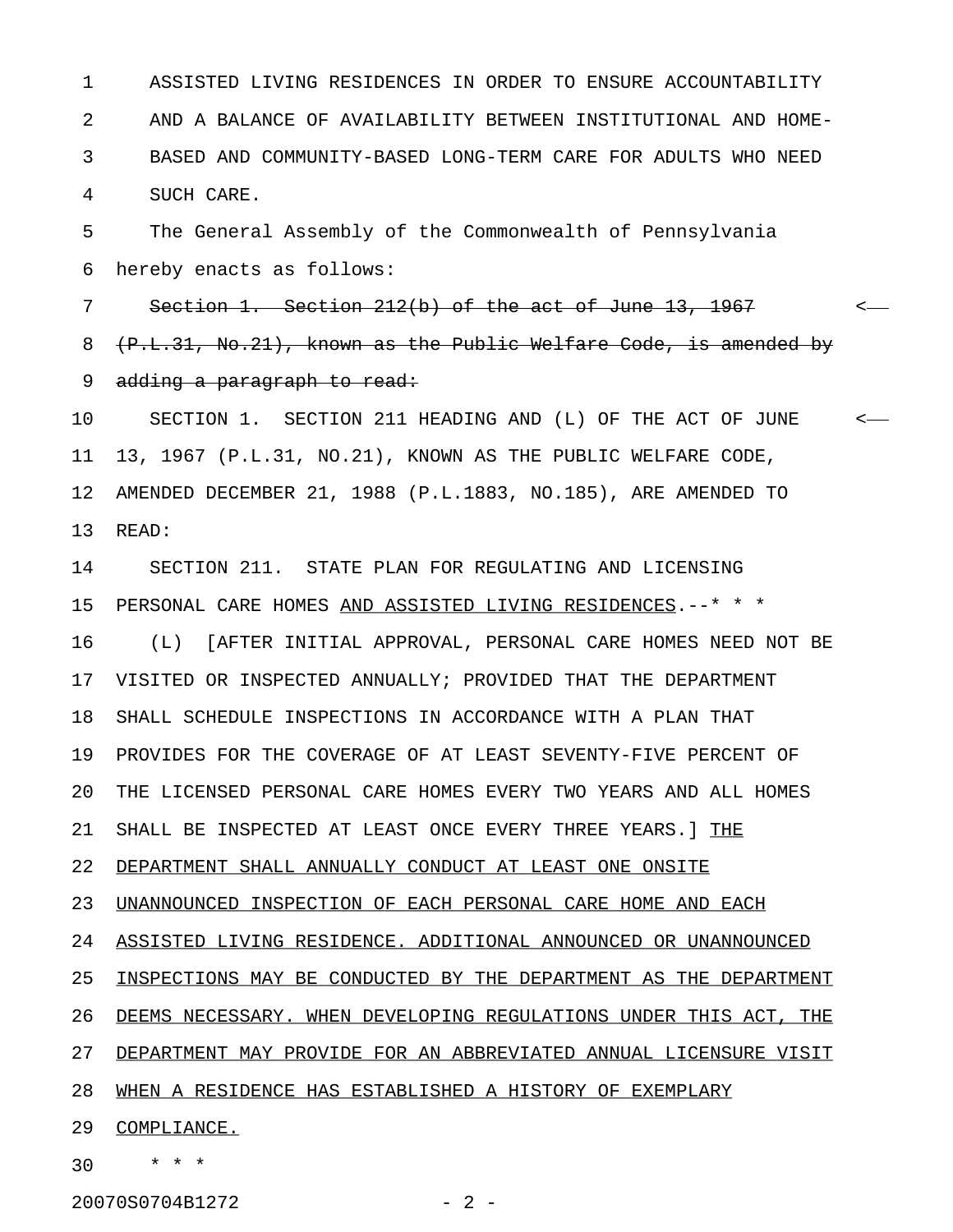1 SECTION 2. SECTION 212(B) OF THE ACT IS AMENDED BY ADDING A 2 PARAGRAPH TO READ:

3 Section 212. Intra-Governmental Council on Long-Term Care.-- 4 \* \* \*

5 (b) The Intra-Governmental Council on Long-Term Care shall 6 be composed of and appointed in accordance with the following: 7 \* \* \*

8 (9.1) Two representatives of the assisted living residence 9 community, one of whom shall be an owner or administrator of a 10 <u>licensed assisted living residence and one of whom shall be a</u>

11 consumer of a licensed assisted living residence.

 $12 + * * *$ 

13 Section 1.1 3. Section 213 heading and (c) of the act, added <-14 December 21, 1988 (P.L.1883, No.185), are amended and the 15 section is amended by adding a subsection to read:

16 Section 213. Personal Care Home [Administrator] and Assisted \_\_\_\_\_\_\_\_\_\_\_\_ 17 Living Residence Administrators.--\* \* \*

18 (a.1) All assisted living residences shall identify and

19 appoint an administrator or administrators who meet the

20 qualifications provided in this section for personal care home

21 administrators and any additional standards pertaining to the

22 operations of assisted living residences as the department may

23 establish by requlation.

24 \* \* \*

25 (c) [The department may promulgate regulations requiring < **[** 26 orientation and training for all direct care staff in a personal 27 care home or assisted living residence. CARE HOME.] THE  $\longleftarrow$ 28 DEPARTMENT SHALL PROMULGATE REGULATIONS REQUIRING ORIENTATION 29 AND TRAINING FOR ALL DIRECT CARE STAFF AND REGULATIONS REQUIRING 30 OUALIFICATIONS FOR ADMINISTRATORS IN A PERSONAL CARE HOME OR

20070S0704B1272 - 3 -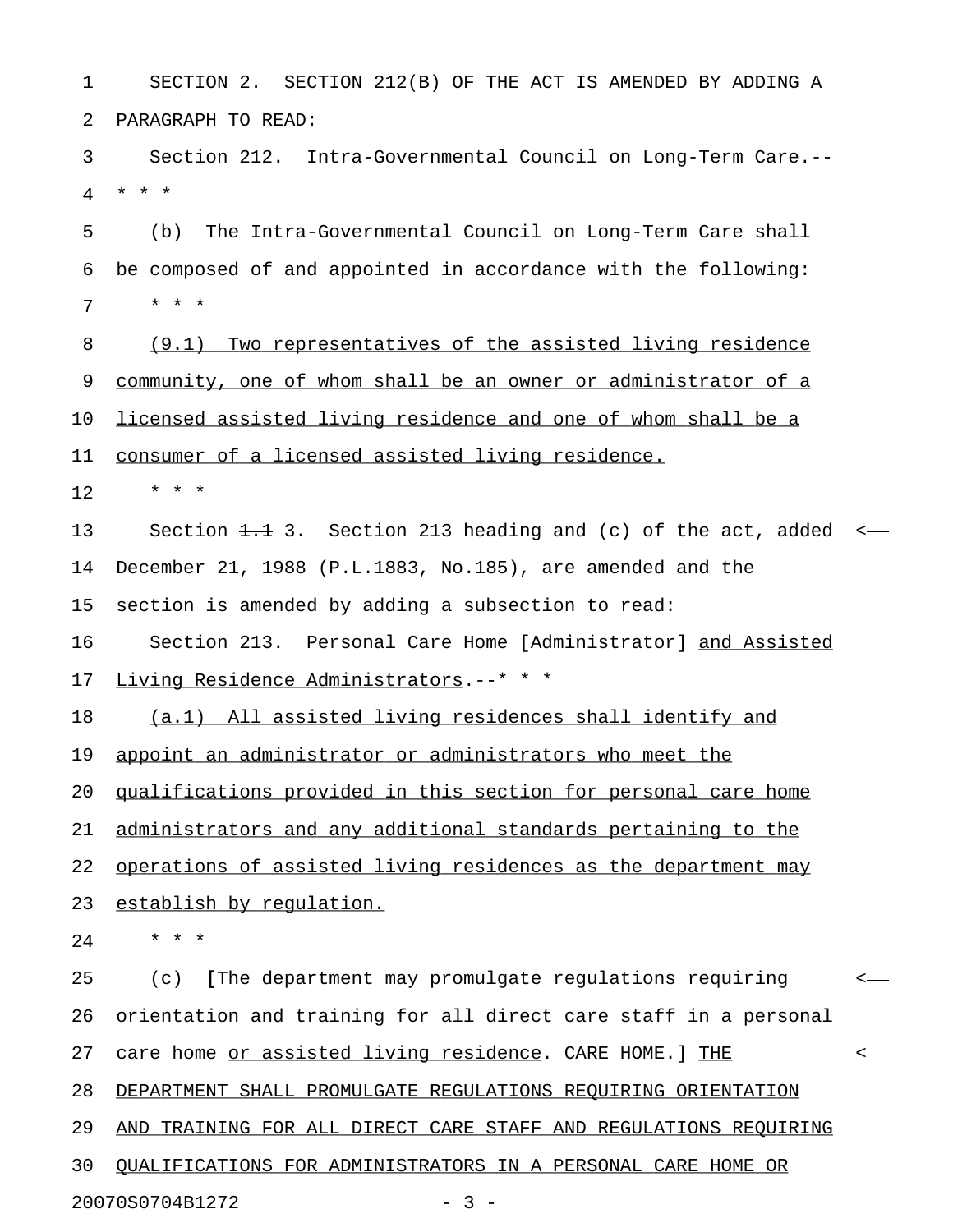1 ASSISTED LIVING RESIDENCE. SUCH REGULATIONS FOR ASSISTED LIVING 2 DIRECT CARE STAFF AND ADMINISTRATORS SHALL MEET OR EXCEED THE 3 REQUIREMENTS FOR DIRECT SERVICE STAFF AND ADMINISTRATORS IN A 4 **PERSONAL CARE HOME.** 5 \* \* \* 6 Section 2 4. The definition of "facility" in section 1001 of < 7 the act, amended December 21, 1988 (P.L.1883, No.185), is 8 amended and the section is amended by adding definitions to 9 read: 10 Section 1001. Definitions.--As used in this article-- 11 \* \* \* 12 "AGE IN PLACE" AND "AGING IN PLACE" MEANS RECEIVING CARE AND < \_\_\_\_\_\_\_\_\_\_\_\_\_\_\_\_\_\_\_\_\_\_\_\_\_\_\_\_\_\_\_\_\_\_\_\_\_\_\_\_\_\_\_\_\_\_\_\_\_\_\_\_\_\_\_\_\_\_\_\_ 13 SERVICES AT A LICENSED ASSISTED LIVING RESIDENCE TO ACCOMMODATE 14 CHANGING NEEDS AND PREFERENCES IN ORDER TO REMAIN IN THE 15 ASSISTED LIVING RESIDENCE. 16 "Assisted living residence" means any premises in which food, 17 shelter, personal care, assistance or supervision and 18 supplemental health care services are provided for a period 19 exceeding twenty-four hours for four or more adults who are not 20 relatives of the operator, who require assistance or supervision 21 in such matters as dressing, bathing, diet, financial 22 management, evacuation from the residence in the event of an 23 emergency or medication prescribed for self-administration. 24 "Assisted living residence administrator" means an individual 25 who is charged with the general administration of an assisted 26 living residence, whether or not such individual has an 27 ownership interest in the residence or his function and duties 28 are shared with other individuals. 29 \* \* \* 30 "COGNITIVE SUPPORT SERVICES" MEANS SERVICES PROVIDED TO AN <-

20070S0704B1272 - 4 -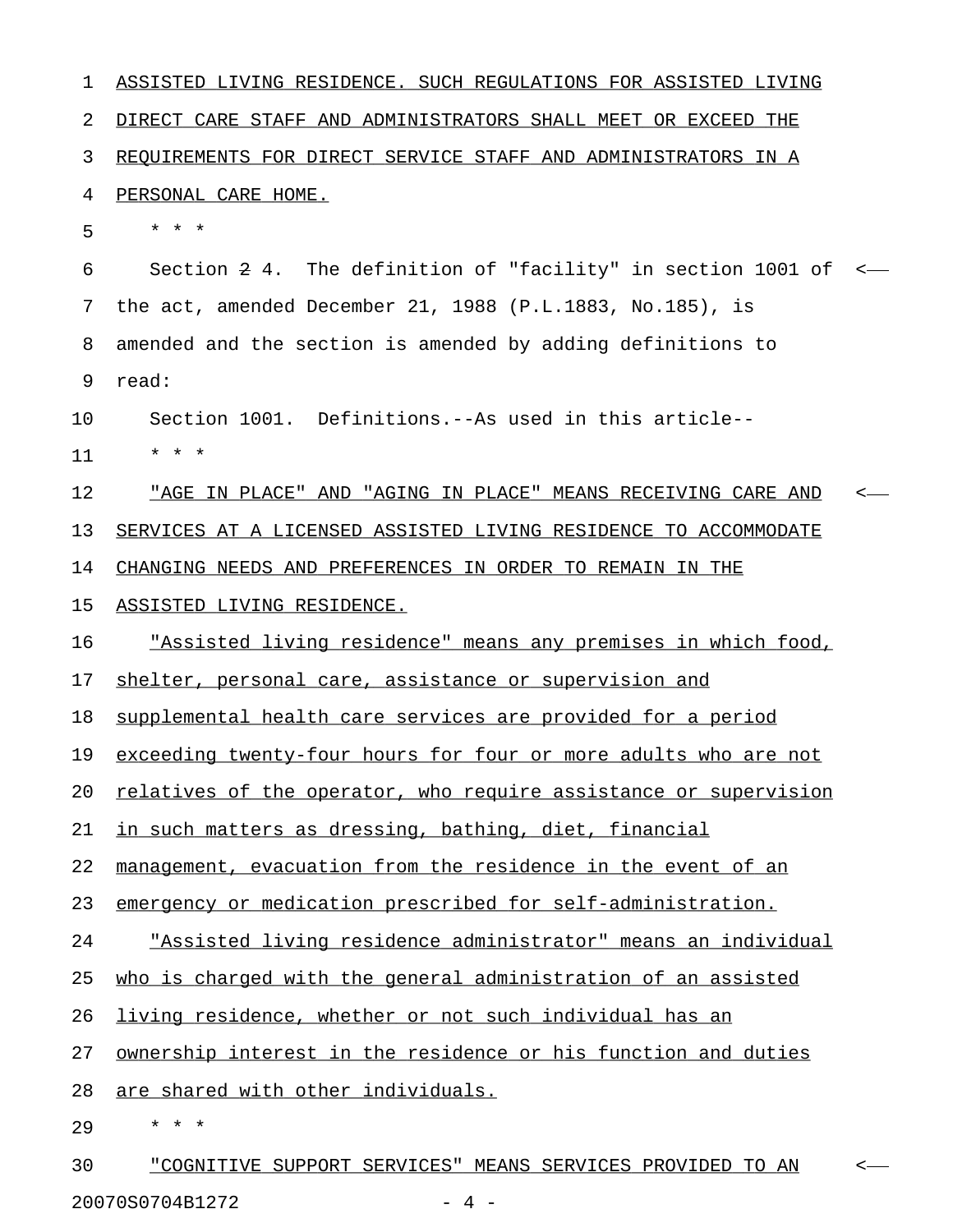1 INDIVIDUAL WHO HAS MEMORY IMPAIRMENTS AND OTHER COGNITIVE 2 PROBLEMS WHICH SIGNIFICANTLY INTERFERE WITH THEIR ABILITY TO 3 CARRY OUT ACTIVITIES OF DAILY LIVING WITHOUT ASSISTANCE AND WHO 4 REQUIRE THAT SUPERVISION, MONITORING AND PROGRAMMING BE 5 AVAILABLE TO THEM 24 HOURS PER DAY, SEVEN DAYS PER WEEK, IN 6 ORDER FOR THEM TO RESIDE SAFELY IN THE SETTING OF THEIR CHOICE. 7 THE TERM INCLUDES ASSESSMENT, HEALTH SUPPORT SERVICES AND A FULL 8 RANGE OF DEMENTIA-CAPABLE ACTIVITY PROGRAMMING AND CRISIS 9 MANAGEMENT. 10 \* \* \* 11 "Facility" means an adult day care center, child day care 12 center, family day care home, boarding home for children, mental 13 health establishment, personal care home, assisted living 14 residence, nursing home, hospital or maternity home, as defined 15 herein, [and shall not include those] except to the extent that 16 such a facility is operated by the State or Federal governments 17 or those supervised by the department[.], or licensed pursuant 18 to the act of July 19, 1979 (P.L.130, No.48), known as the 19 "Health Care Facilities Act." 20 \* \* \* 21 "INFORMED CONSENT AGREEMENT" MEANS A FORMAL, MUTUALLY AGREED < \_\_\_\_\_\_\_\_\_\_\_\_\_\_\_\_\_\_\_\_\_\_\_\_\_\_\_\_\_\_\_\_\_\_\_\_\_\_\_\_\_\_\_\_\_\_\_\_\_\_\_\_\_\_\_\_\_\_\_\_ 22 UPON, WRITTEN UNDERSTANDING WHICH: 23 (1) RESULTS AFTER THOROUGH DISCUSSION AMONG THE ASSISTED 24 LIVING RESIDENCE STAFF, THE RESIDENT AND ANY INDIVIDUALS THE 25 RESIDENT WANTS TO BE INVOLVED; AND

- 26 (2) IDENTIFIES HOW TO BALANCE THE ASSISTED LIVING
- 27 RESIDENCE'S RESPONSIBILITIES TO THE INDIVIDUALS THEY SERVE WITH
- 28 A RESIDENT'S CHOICES AND CAPABILITIES WITH THE POSSIBILITY THAT
- 29 THOSE CHOICES WILL PLACE THE RESIDENT OR OTHER RESIDENTS AT RISK
- 30 OF HARM.

20070S0704B1272 - 5 -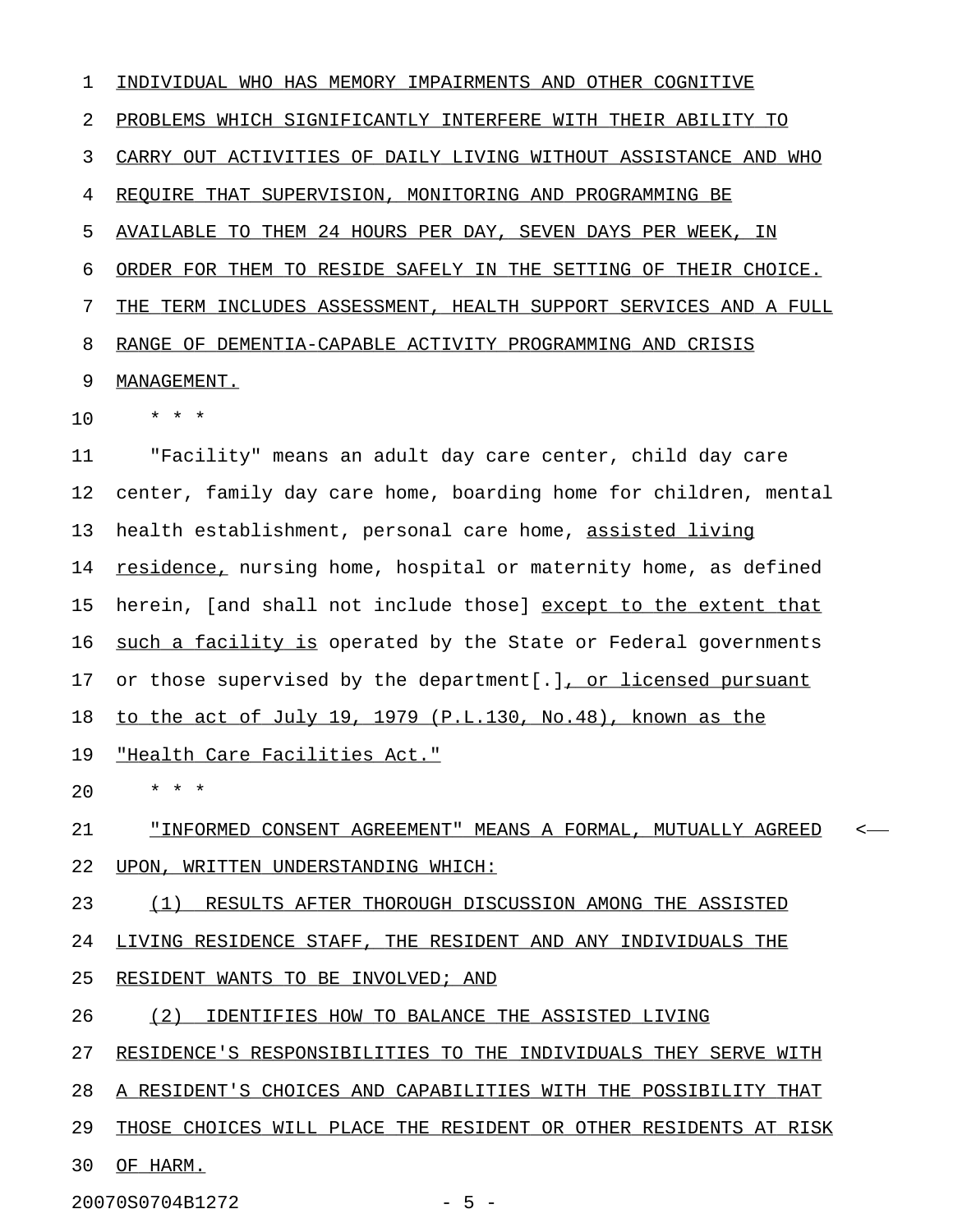1 \* \* \*

| $\overline{2}$ | "SPECIAL CARE DESIGNATION" MEANS A LICENSED ASSISTED LIVING      |    |
|----------------|------------------------------------------------------------------|----|
| 3              | RESIDENCE OR A DISTINCT PART OF THE RESIDENCE WHICH IS           |    |
| 4              | SPECIFICALLY DESIGNATED BY THE DEPARTMENT AS CAPABLE OF          |    |
| 5              | PROVIDING COGNITIVE SUPPORT SERVICES TO RESIDENTS WITH SEVERE    |    |
| 6              | COGNITIVE IMPAIRMENTS, INCLUDING, BUT NOT LIMITED TO, DEMENTIA   |    |
| 7              | OR ALZHEIMER'S DISEASE, IN THE LEAST RESTRICTIVE MANNER TO       |    |
| 8              | ENSURE THE SAFETY OF THE RESIDENT AND OTHERS IN THE RESIDENCE    |    |
| 9              | WHILE MAINTAINING THE RESIDENT'S ABILITY TO AGE IN PLACE.        |    |
| 10             | * * *                                                            |    |
| 11             | "Supplemental health care services" means the provision by an    |    |
| 12             | assisted living residence of any type of health care service,    |    |
| 13             | either directly or through contractors, subcontractors, agents   |    |
| 14             | or designated providers, except for any service that is required |    |
| 15             | by law to be provided by a health care facility pursuant to the  |    |
| 16             | act of July 19, 1979 (P.L.130, No.48), known as the "Health Care |    |
| 17             | Facilities Act."                                                 |    |
| 18             | Section 3 5. Section 1021 of the act is amended to read:         | <— |
| 19             | Section 1021. Regulations.-- $(a)$ (1) The department [is        | <— |
| 20             | hereby authorized and empowered to] SHALL adopt regulations      | <— |
| 21             | establishing minimum standards for building, equipment,          |    |
| 22             | operation, care, program and services, TRAINING AND STAFFING and |    |
| 23             | for the issuance of licenses.                                    |    |
| 24             | (2)<br>REGULATIONS FOR ASSISTED LIVING RESIDENCES SHALL:         |    |
| 25             | MEET OR EXCEED STANDARDS ESTABLISHED IN 55 PA. CODE §<br>( I )   |    |
| 26             | 2600 (RELATING TO PERSONAL CARE HOMES). RESIDENTS' RIGHTS IN     |    |
| 27             | THOSE OR SUBSEQUENT REGULATIONS SHALL NOT BE SUBJECT TO WAIVER.  |    |
| 28             | REQUIRE AN ASSISTED LIVING RESIDENCE TO PROVIDE A<br>(TI)        |    |
| 29             | RESIDENT WITH THE RESIDENT'S OWN LIVING UNIT. TWO RESIDENTS MAY  |    |
| 30             | VOLUNTARILY AGREE TO SHARE ONE UNIT PROVIDED THAT THE AGREEMENT  |    |
|                | 20070S0704B1272<br>- 6                                           |    |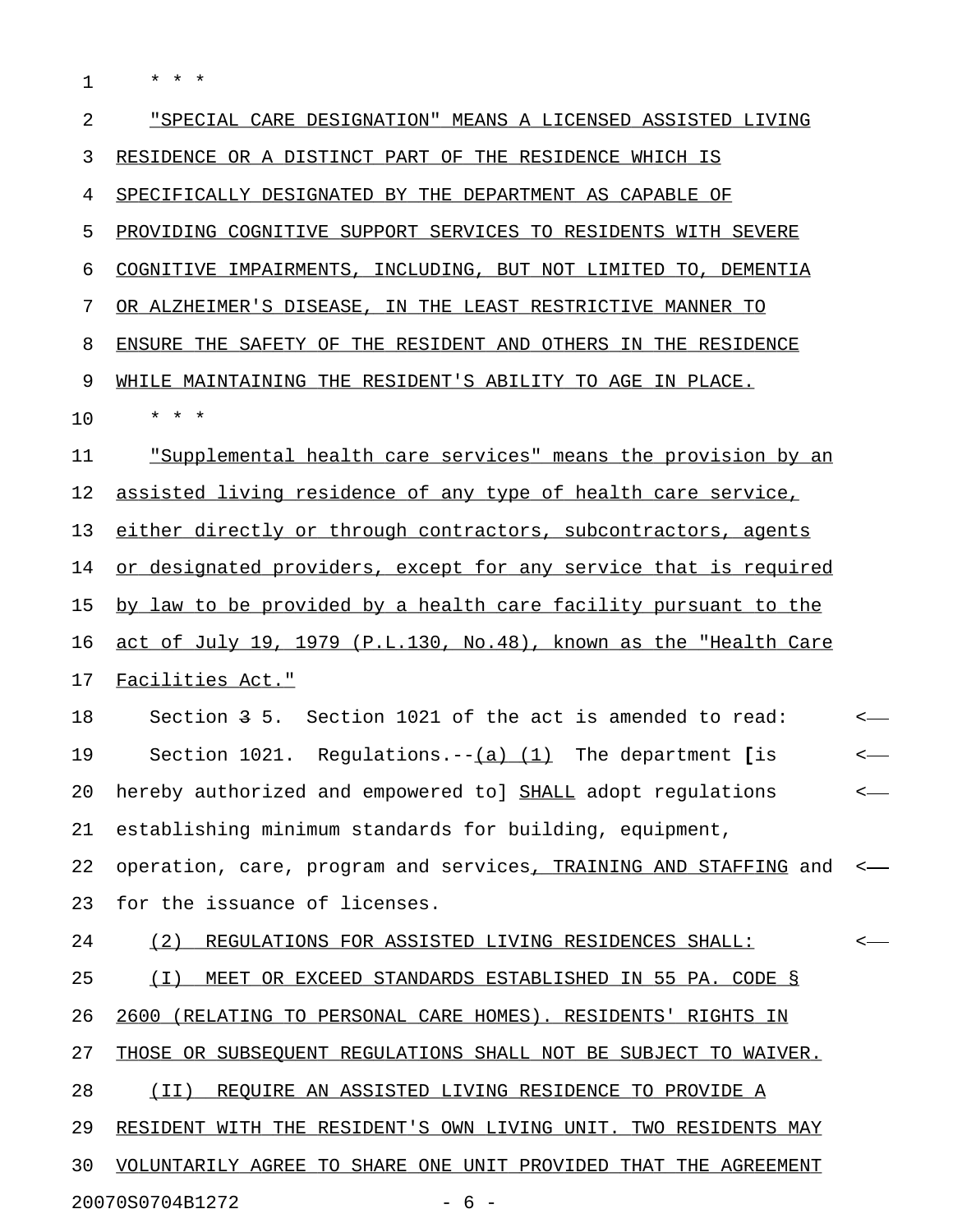1 IS IN WRITING AND CONTAINED IN EACH OF THE RESIDENCY AGREEMENTS 2 OF THOSE RESIDENTS. A LICENSEE SHALL NOT REQUIRE RESIDENTS TO 3 SHARE A UNIT. 4 (III) PROVIDE THAT SUPPLEMENTAL HEALTH CARE SERVICES SHALL 5 BE PACKAGED, CONTRACTED AND PRICED SEPARATELY FROM THE RESIDENT 6 AGREEMENT. 7 (IV) REQUIRE THAT EACH LIVING UNIT CONTAIN A PRIVATE 8 BATHROOM, LIVING AND BEDROOM SPACE, KITCHEN CAPACITY, WHICH MAY 9 MEAN ELECTRICAL OUTLETS TO HAVE SMALL APPLIANCES SUCH AS A 10 MICROWAVE AND REFRIGERATOR, CLOSETS AND ADEQUATE SPACE FOR 11 STORAGE AND A DOOR WITH A LOCK, EXCEPT WHERE A LOCK OR 12 APPLIANCES IN A UNIT UNDER SPECIAL CARE DESIGNATION WOULD POSE A 13 RISK OR BE UNSAFE. 14 (V) ESTABLISH MINIMUM SOUARE FOOTAGE REQUIREMENTS FOR 15 INDIVIDUAL LIVING UNITS, WHICH EXCLUDES BATHROOMS AND CLOSET 16 SPACE. EXCEPTIONS TO THE SIZE OF THE LIVING UNIT MAY BE MADE AT 17 THE DISCRETION OF THE DEPARTMENT. 18 (VI) ESTABLISH A SPECIAL CARE DESIGNATION FOR ASSISTED 19 LIVING RESIDENCES AND UNITS THAT REQUIRE SPECIALIZED STAFF 20 TRAINING, SERVICE PLANNING, ACTIVITY PROGRAMMING AND SECURITY 21 MEASURES FOR RESIDENTS RECEIVING COGNITIVE SUPPORT SERVICES. 22 (VII) CREATE STANDARDS FOR INFORMED CONSENT AGREEMENTS THAT 23 PROMOTE AGING IN PLACE WHICH INCLUDES WRITTEN ACKNOWLEDGMENT OF 24 THE RISKS THAT RESIDENTS ASSUME WHILE DIRECTING THEIR OWN CARE 25 AND WHICH RELEASES THE FACILITY FROM LIABILITY FOR ADVERSE 26 OUTCOMES RESULTING FROM ACTIONS CONSISTENT WITH THE TERMS OF THE 27 INFORMED CONSENT AGREEMENT. SUCH INFORMED CONSENT AGREEMENTS 28 SHALL ONLY BE ENTERED INTO UPON THE MUTUAL AGREEMENT OF THE 29 RESIDENT AND THE ASSISTED LIVING RESIDENCE. 30 (VIII) CREATE STANDARDS FOR TRANSFER AND DISCHARGE THAT

20070S0704B1272 - 7 -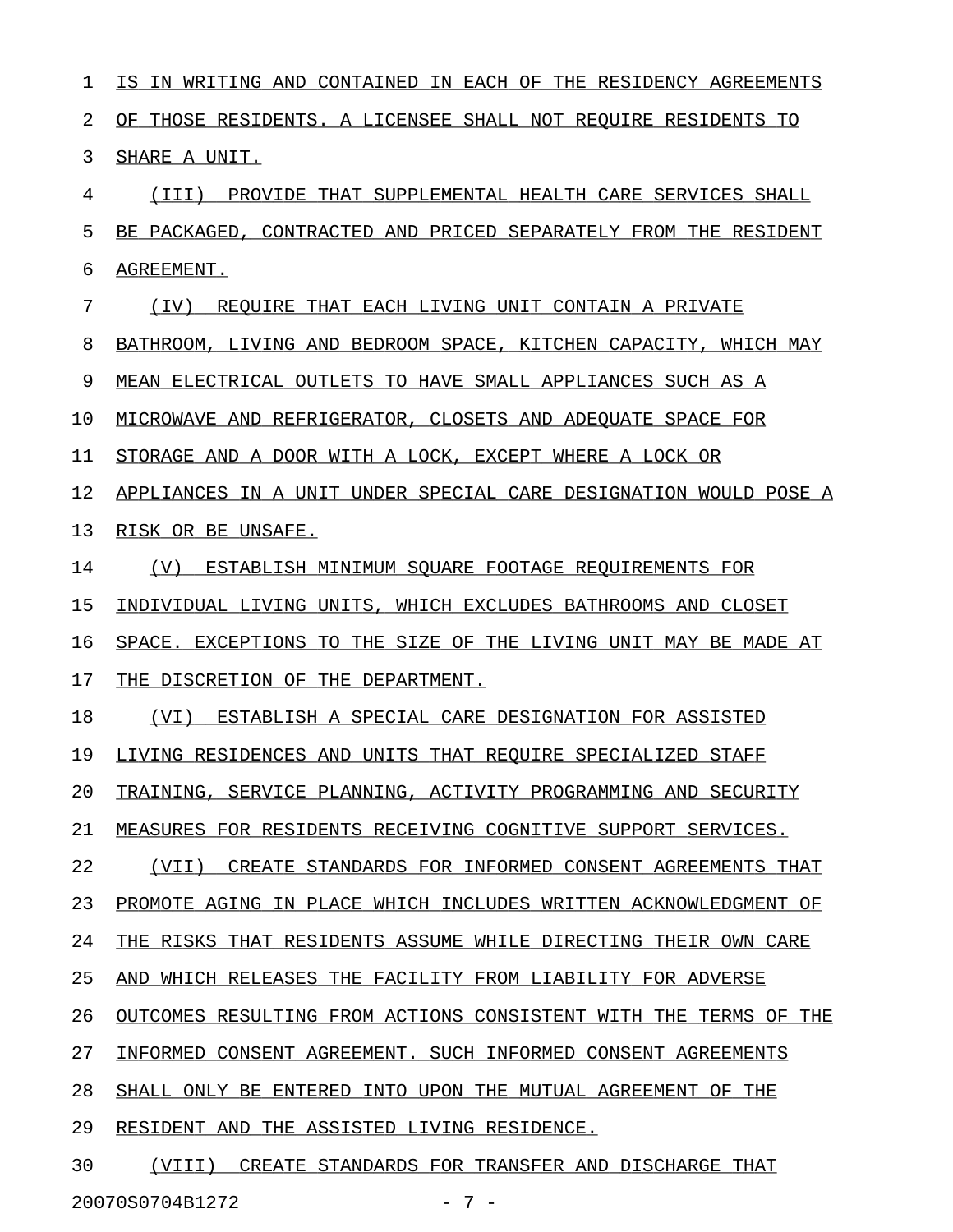1 REQUIRE THE ASSISTED LIVING RESIDENCE TO MAKE A REASONABLE 2 ACCOMMODATION FOR AGING IN PLACE THAT MAY INCLUDE SERVICES FROM 3 OUTSIDE PROVIDERS. 4 (b) The department shall, by requlation, set fees for 5 application for assisted living residence licensure and 6 licensure renewal. Fees received by the department shall augment 7 the department's funding for quality assurance and shall be used 8 for the purposes of this article. 9 (C) THE DEPARTMENT SHALL HAVE ENFORCEMENT AND LICENSURE <-10 STAFF DEDICATED SOLELY TO ASSISTED LIVING RESIDENCES. ALL 11 INSPECTIONS OF RESIDENCES DUALLY LICENSED AS ASSISTED LIVING 12 RESIDENCES AND PERSONAL CARE HOMES SHALL BE CONDUCTED BY A TEAM 13 OF SURVEYORS COMPRISED OF BOTH PERSONAL CARE HOME AND ASSISTED 14 LIVING RESIDENCE SURVEYORS. 15 (e) The department shall develop requlations under this 16 article in <del>collaboration</del> CONSULTATION with industry  $\leftarrow$ 17 stakeholders, consumers and other interested parties. 18 Section 4 6. The definition of "private institution" in < 19 section 1051 of the act, amended December 21, 1988 (P.L.1883, 20 No.185), is amended to read: 21 Section 1051. Definition.--As used in this subarticle-- 22 "Private institution" means any of the following facilities 23 by whatever term known and irrespective of the age group served: 24 Mental hospital, institution for the mentally defective, day 25 care center, nursing home, hospital, personal care home, 26 assisted living residence and other similar institution which is 27 operated for profit and which requires a license issued by the 28 department. 29 Section 5 7. Sections 1057.1, 1057.2(a), 1057.3, 1085 < 30 introductory paragraph, 1086(e) and 1087 of the act, added

20070S0704B1272 - 8 -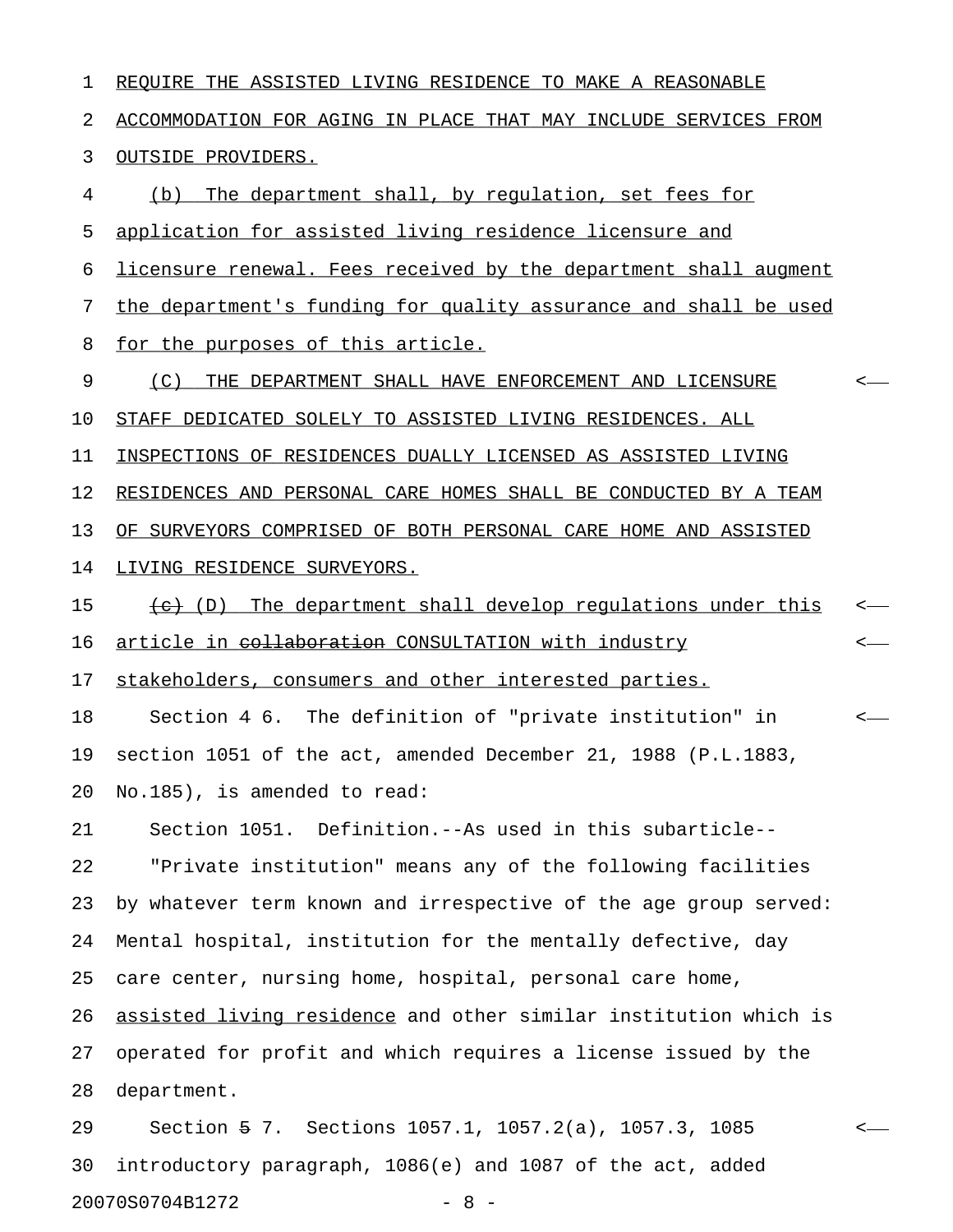1 December 21, 1988 (P.L.1883, No.185), are amended to read: 2 Section 1057.1. Appeals.--(a)  $(1)$  An appeal from the  $\leftarrow$ 3 decision of the department relating to the licensure or 4 revocation of a personal care home <u>or assisted living residence</u> <-5 shall not act as a supersedeas but, upon cause shown and where 6 circumstances require it, the reviewing authority shall have the 7 power to grant a supersedeas.

8 (2) AN APPEAL FROM THE DECISION OF THE DEPARTMENT RELATING < 9 TO REVOCATION OF AN ASSISTED LIVING RESIDENCE LICENSE SHALL NOT 10 ACT AS A SUPERSEDEAS BUT, UPON CAUSE SHOWN AND WHERE 11 CIRCUMSTANCES REQUIRE IT, THE REVIEWING AUTHORITY SHALL HAVE THE

#### 12 POWER TO GRANT A SUPERSEDEAS.

13 (b) If, without good cause, one or more Class I or Class II 14 violations remain uncorrected or when the home or residence has 15 demonstrated a pattern of episodes of noncompliance alternating 16 with compliance over a period of at least two years such as 17 would convince a reasonable person that any correction of 18 violations would be unlikely to be maintained, the department 19 may petition the court to appoint a master designated as 20 qualified by the department to assume operation of the home or 21 residence at the [home's] operator's expense for a specified 22 period of time or until all violations are corrected and all 23 applicable laws and regulations are complied with.

24 Section 1057.2. Relocation.--(a) The department, in 25 conjunction with appropriate local authorities, shall relocate 26 residents from a personal care home or assisted living residence 27 if any of the following conditions exist:

28 (1) The home <u>or residence</u> is operating without a license. 29 (2) The licensee is voluntarily closing a home or residence 30 and relocation is necessary for the health and welfare of the 20070S0704B1272 - 9 -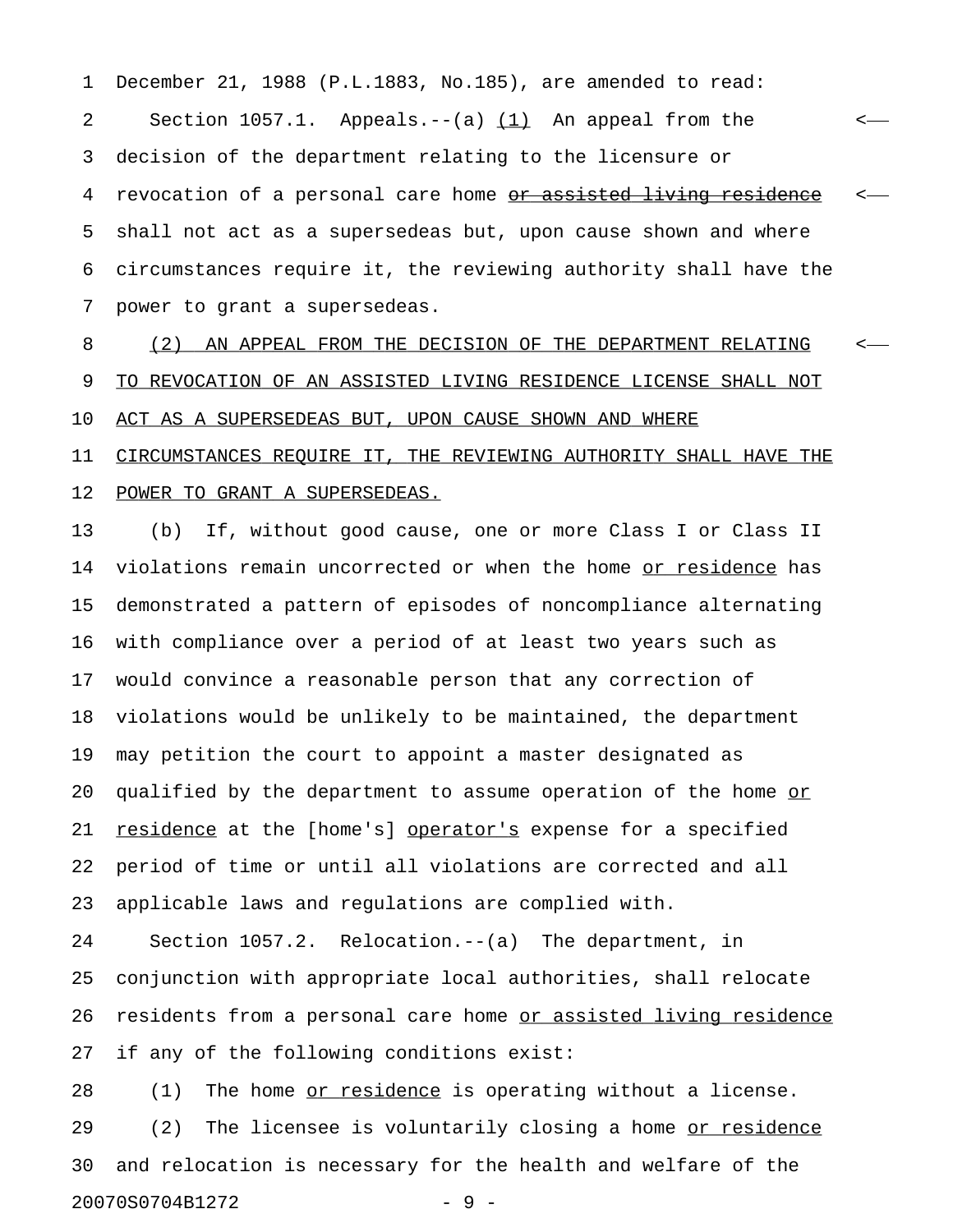1 resident or residents.

2  $* * * *$ 

3 Section 1057.3. Rules and Regulations for Personal Care Home 4 <u>and Assisted Living Residences</u>.--(a) The rules and regulations 5 for the licensing of personal care homes and assisted living 6 residences promulgated by the department shall require that: 7 (1) (I) Prior to a resident's admission to a personal care 8 home or assisted living residence, an initial standardized 9 screening instrument be completed for that resident by the 10 [personal care home] provider or a human service agency. Such 11 standardized screening instrument shall be developed by the 12 department. [This] 13  $\frac{1}{12}$  (II) For a personal care home, the screening will be  $\leq$ 14 done to determine that the potential resident does not require 15 the services in or of a long-term care facility [or] and whether 16 the potential resident requires the services of a personal care 17 [services] home and, if so, the nature of the services and 18 supervision necessary. 19  $\longleftrightarrow$  (III) For an assisted living residence, the screening 20 will be done to determine whether the potential resident 21 requires the services provided by an assisted living residence. 22 A resident who currently does not require assistance in 23 obtaining supplemental health care services, but who may require 24 such services in the future or who wishes to obtain assistance 25 in obtaining such services or reside in a facility in which such 26 services are available, may be admitted to the assisted living 27 residence, provided the resident is only provided service 28 required or requested by the resident. WHERE SERVICES ARE  $\sim$ 29 REQUIRED, THE ASSISTED LIVING RESIDENCE SHALL DEVELOP A SUPPORT 30 PLAN AS DEFINED IN 55 PA. CODE § 2600 (RELATING TO PERSONAL CARE 20070S0704B1272 - 10 -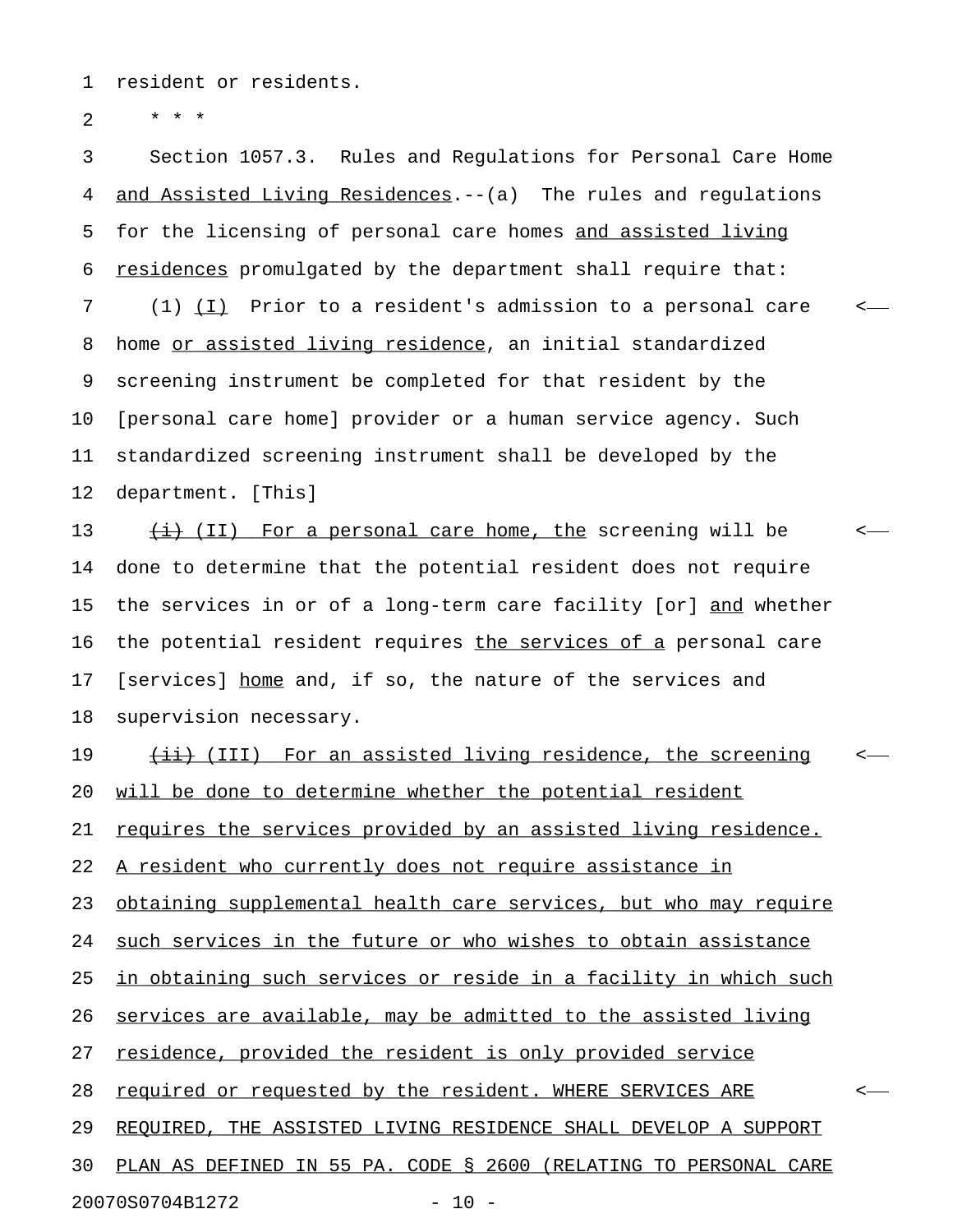1 HOMES) AND ANY OTHER REGULATIONS APPLICABLE TO ASSISTED LIVING 2 RESIDENCES.

3 (iii) An initial screening shall not be required to  $\leftarrow$ 4 commence supplemental health care services to a resident of an 5 assisted living facility RESIDENCE who was not receiving such <-6 services at the time of the resident's admission; to transfer a 7 resident from a portion of an assisted living residence that 8 does not provide supplemental health care services to a portion 9 of the residence that provides such service; or to transfer a 10 resident from a personal care home to an assisted living 11 residence licensed by the same operator. 12 (2) In addition to the screening, each resident receive a 13 complete medical examination by a physician prior to, or within 14 thirty days of, admission and that, once admitted, each resident 15 receive a screening and medical evaluation at least annually. 16 (3) A personal care home or assisted living residence 17 administrator refer an applicant whose needs cannot be met by [a 18 personal care home] the home or residence to an appropriate 19 assessment agency. 20 (3.1) Priority for Medicaid funded home and community based 21 waiver services shall be given to prospective or current 22 residents of assisted living residences for whom placement in a 23 skilled nursing facility is imminent absent access to said 24 waiver. 25 (3.1) PROSPECTIVE OR CURRENT RESIDENTS FOR WHOM PLACEMENT IN <-26 A SKILLED NURSING FACILITY IS IMMINENT SHALL BE GIVEN PRIORITY 27 FOR ASSISTED LIVING RESIDENCE SERVICES FUNDED THROUGH A HOME-28 AND COMMUNITY-BASED WAIVER. 29 (3.2) ALL INDIVIDUALS RECEIVING SERVICES UNDER THE HOME- AND

30 COMMUNITY-BASED WAIVERS SHALL HAVE A COMPREHENSIVE ASSESSMENT OF 20070S0704B1272 - 11 -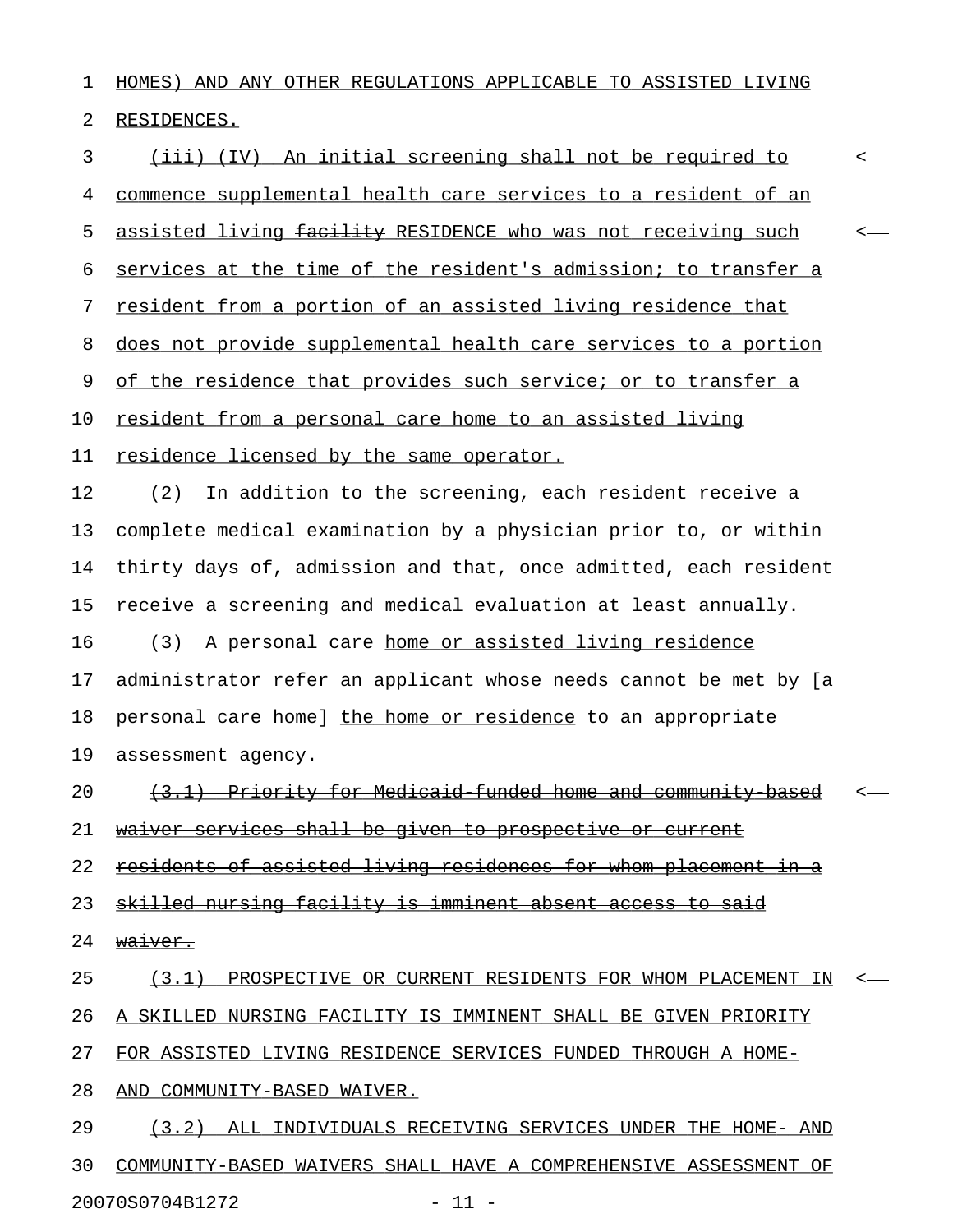1 THEIR NEEDS USING AN INSTRUMENT THAT PROVIDES COMPARABLE DATA 2 ELEMENTS AND AT COMPARABLE TIME INTERVALS AS SPECIFIED BY THE 3 STATE FOR MEDICAID FOR NURSING FACILITIES.

4 (4) Each resident be provided by the administrator with 5 notice of any Class I or Class II violations uncorrected after 6 five days.

7 (5) All residents sign a standard written admission 8 agreement which shall include the disclosure to each resident of 9 the actual rent and other charges for services provided by the 10 personal care home or assisted living residence.

11 (6) For residents eligible for Supplemental Security Income 12 (SSI) benefits, actual rent and other charges not exceed the 13 resident's actual current monthly income reduced by a personal 14 needs allowance for the resident in an amount to be determined 15 by the department, but not less than twenty-five dollars (\$25). 16 (7) A personal care home or assisted living residence not 17 seek or accept any payments from a resident who is a 18 Supplemental Security Income (SSI) recipient in excess of one-19 half of any funds received by the resident under the act of 20 March 11, 1971 (P.L.104, No.3), known as the "Senior Citizens 21 Rebate and Assistance Act."

22 (8) A personal care home <u>or assisted living residence</u> not 23 seek or accept from a resident who is eligible for Supplemental 24 Security Income (SSI) benefits any payment from any funds 25 received as lump sum awards, gifts or inheritances, gains from 26 the sale of property, or retroactive government benefits: 27 Provided, however, That an owner or operator may seek and accept 28 payments from funds received as retroactive awards of Social 29 Security or Supplemental Security Income (SSI) benefits, but 30 only to the extent that the retroactive awards cover periods of 20070S0704B1272 - 12 -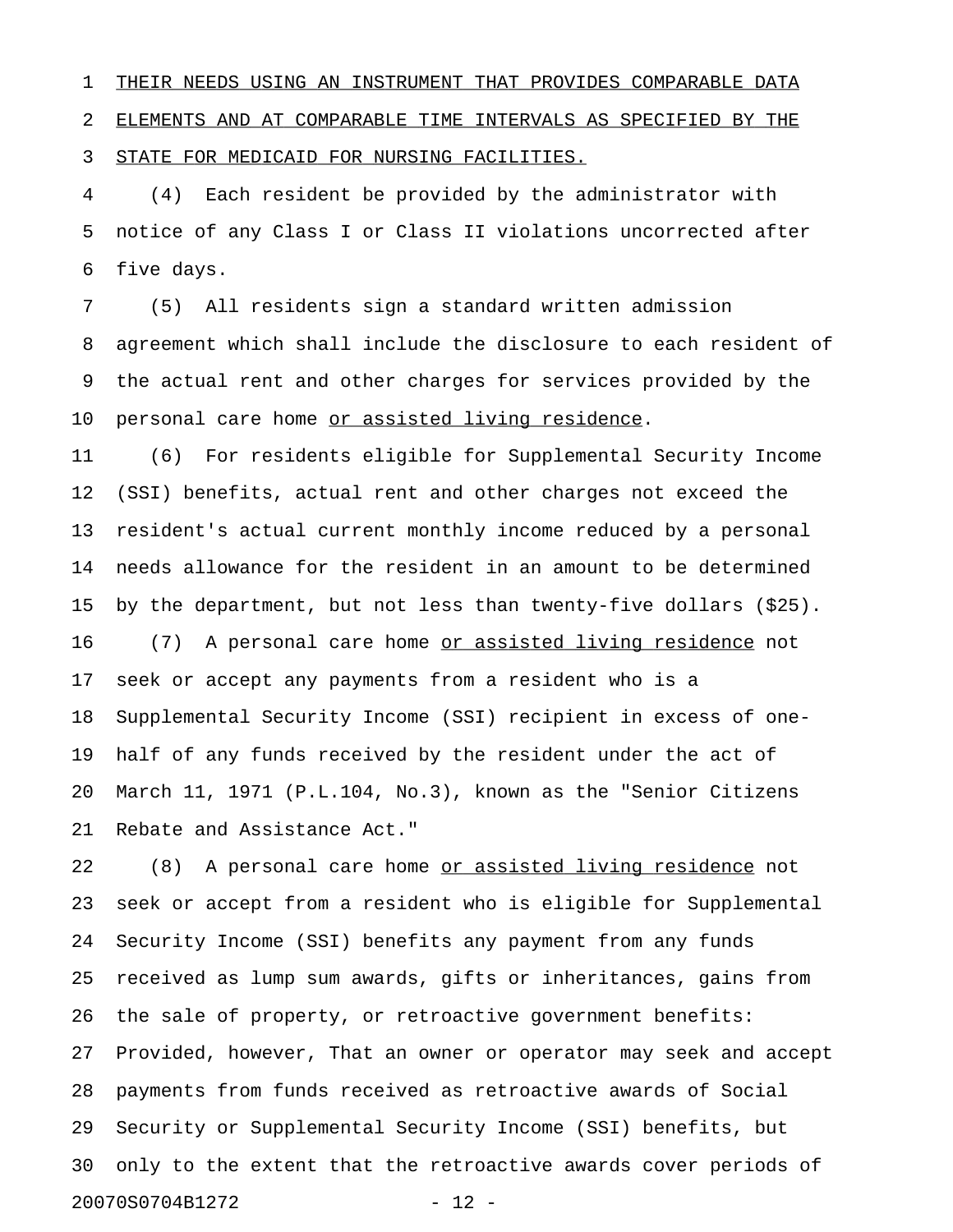1 time during which the resident actually resided in the personal 2 care home or assisted living residence.

3 (9) Each resident who is a recipient of, or an eligible 4 applicant for, Supplemental Security Income (SSI) benefits be 5 provided, at no additional charge to the resident, necessary 6 personal hygiene items and personal laundry services. This 7 requirement does not include cosmetic items.

8 (10) All residents may leave and return to [the] a personal \_ 9 care home or assisted living residence, receive visitors, have 10 access to a telephone and mail and participate in religious 11 activities.

12 (11) Personal care home and assisted living residence 13 owners, administrators or [employes] EMPLOYEES be prohibited < 14 from being assigned power of attorney or guardianship for any 15 resident.

16 (12) Each assisted living residence demonstrate the ability 17 to provide supplemental health care services in a manner duly 18 protective of the health, safety and well-being of its residents 19 utilizing employes, independent contractors or contractual 20 arrangements with other health care facilities or practitioners 21 licensed, registered or certified to the extent required by law 22 to provide such service. To the extent prominently disclosed in 23 a written admission agreement, an assisted living residence may 24 require residents to use providers of supplemental health care 25 services designated by the facility ASSISTED LIVING RESIDENCE. <-26 (13) A personal care home not provide supplemental health 27 care services to residents, provided, however, that a personal 28 care home may assist residents in obtaining health care services 29 in the manner provided by 55 Pa. Code §§ 2600.29 (relating to 30 hospice care and services), 2600.142 (relating to assistance 20070S0704B1272 - 13 -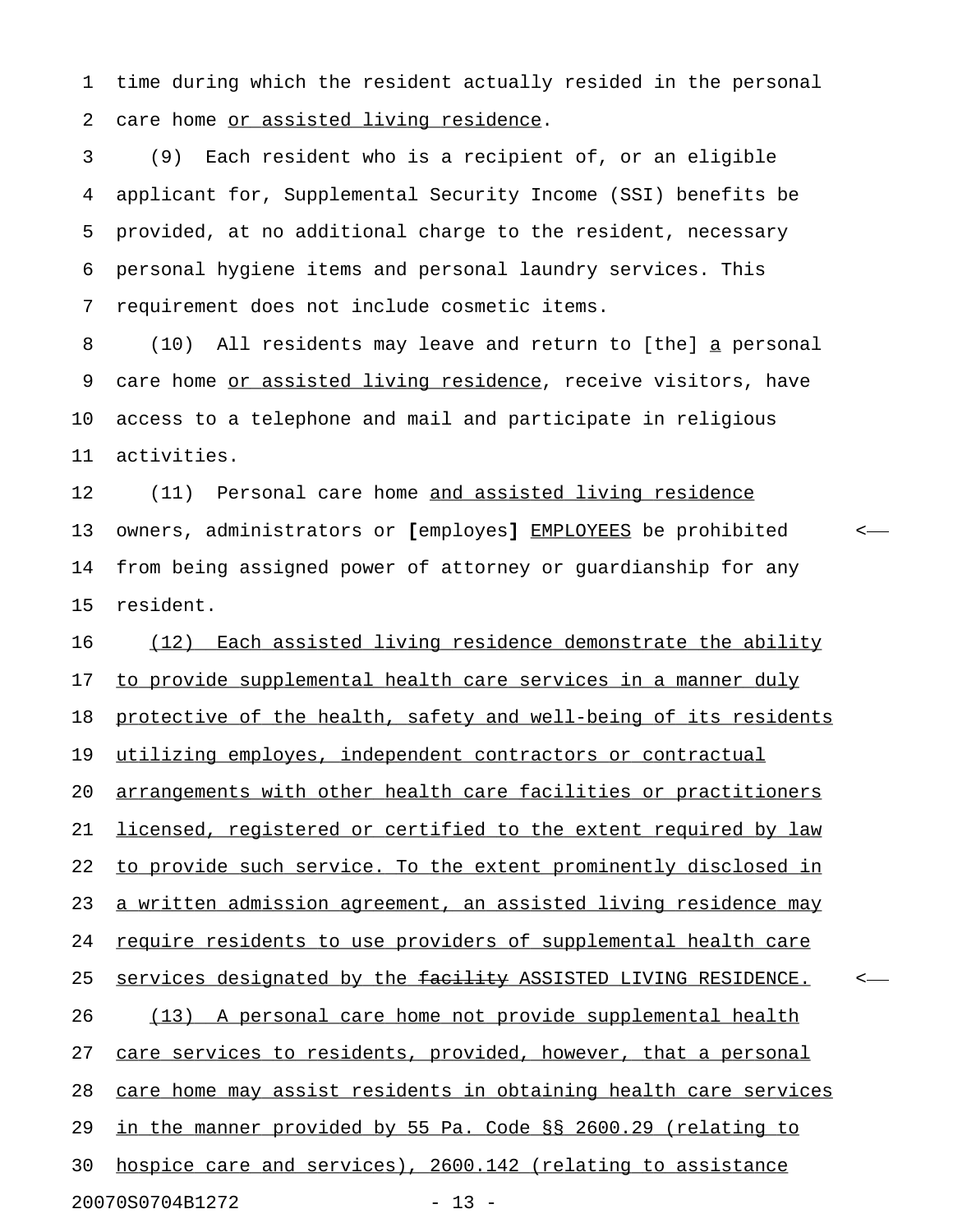| 1  | with health care) and 2600.181 (relating to self-administration)  |
|----|-------------------------------------------------------------------|
| 2  | through 2600.191 (relating to medications) or as otherwise        |
| 3  | provided by regulations adopted by the department not             |
| 4  | inconsistent with the requirements of this section.               |
| 5  | [The] Subject to subsection (a)(13), the department<br>(b)        |
| 6  | shall not prohibit immobile persons who do not require the        |
| 7  | services of a licensed long-term care facility [, but who require |
| 8  | personal care services, I from residing in a personal care home,  |
| 9  | provided that appropriate personal care services and health care  |
| 10 | services are available to the resident and the design,            |
| 11 | construction, staffing or operation of the personal care home     |
| 12 | allows for safe emergency evacuation. Persons requiring the       |
| 13 | services of a licensed long-term care facility, including         |
| 14 | immobile persons, may reside in an assisted living residence,     |
| 15 | provided that appropriate supplemental health care services are   |
| 16 | provided such residents and the design, construction, staffing    |
| 17 | and operation of the assisted living residence allows for their   |
| 18 | <u>safe emergency evacuation.</u>                                 |
| 19 | (C)<br>FOR CONSUMERS WITH ALZHEIMER'S DISEASE OR DEMENTIA OR      |
| 20 | WHERE THE ASSISTED LIVING RESIDENCE HOLDS ITSELF OUT TO THE       |
| 21 | PUBLIC AS PROVIDING SERVICES OR HOUSING FOR CONSUMERS WITH        |
| 22 | COGNITIVE IMPAIRMENTS, ASSISTED LIVING RESIDENCES SHALL DISCLOSE  |
| 23 | TO CONSUMERS AND PROVIDE:                                         |
| 24 | (1)<br>THE RESIDENCE'S WRITTEN STATEMENT OF ITS PHILOSOPHY AND    |
| 25 | MISSION WHICH REFLECTS THE NEEDS OF CONSUMERS WITH COGNITIVE      |
| 26 | IMPAIRMENTS.                                                      |
| 27 | (2) A DESCRIPTION OF THE RESIDENCE'S PHYSICAL ENVIRONMENT         |
| 28 | AND DESIGN FEATURES TO SUPPORT THE FUNCTIONING OF CONSUMERS WITH  |
| 29 | COGNITIVE IMPAIRMENTS.                                            |
| 30 | (3) A DESCRIPTION OF THE FREQUENCY AND TYPES OF INDIVIDUAL        |

20070S0704B1272 - 14 -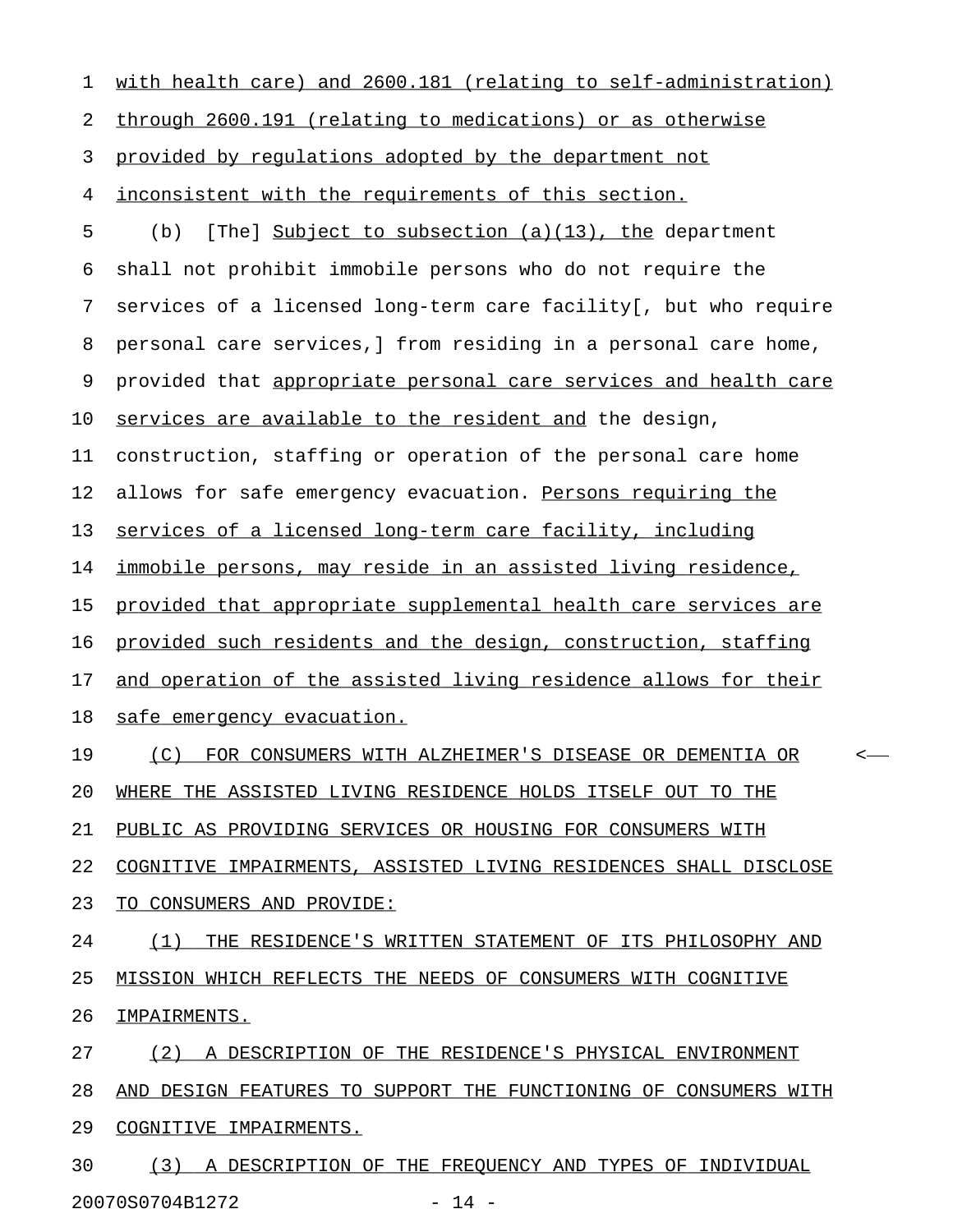1 AND GROUP ACTIVITIES DESIGNED SPECIFICALLY TO MEET THE NEEDS OF 2 CONSUMERS WITH COGNITIVE IMPAIRMENTS. 3 (4) A DESCRIPTION OF SECURITY MEASURES PROVIDED BY THE 4 RESIDENCE. 5 (5) A DESCRIPTION OF TRAINING PROVIDED TO STAFF REGARDING 6 PROVISION OF CARE TO CONSUMERS WITH COGNITIVE IMPAIRMENTS. 7 (6) A DESCRIPTION OF AVAILABILITY OF FAMILY SUPPORT PROGRAMS 8 AND FAMILY INVOLVEMENT. 9 (7) THE PROCESS USED FOR ASSESSMENT AND ESTABLISHMENT OF A 10 PLAN OF SERVICES FOR THE CONSUMER, INCLUDING METHODS BY WHICH 11 THE PLAN OF SERVICES WILL REMAIN RESPONSIVE TO CHANGES IN THE 12 CONSUMER'S CONDITION. 13 (D) COGNITIVE SUPPORT SERVICES.--14 (1) AN ASSISTED LIVING RESIDENCE SHALL PROVIDE TO CONSUMERS 15 WITH COGNITIVE IMPAIRMENTS COGNITIVE SUPPORT SERVICES, INCLUDING 16 DEMENTIA-SPECIFIC ACTIVITY PROGRAMMING. 17 (2) ASSISTED LIVING RESIDENCES SHALL IDENTIFY MEASURES TO 18 ADDRESS CONSUMERS WITH COGNITIVE IMPAIRMENTS WHO HAVE TENDENCIES 19 TO WANDER. 20 (3) IF NATIONAL ACCREDITATION OF SECURED ASSISTED LIVING 21 RESIDENCES FOR PERSONS IN NEED OF COGNITIVE SUPPORT SERVICES 22 BECOMES AVAILABLE, THE DEPARTMENT MAY DEEM ALL ASSISTED LIVING 23 RESIDENCES ACCREDITED BY ACCREDITING BODIES THAT HAVE STANDARDS 24 THAT EQUAL OR EXCEED THOSE IN THIS ACT AND REGULATIONS AS 25 MEETING THE SPECIAL CARE DESIGNATION UNDER THIS ACT. 26 (e) An assisted living residence may not admit, retain 27 or serve a consumer with any of the following conditions or 28 health care needs unless an exception, UPON THE WRITTEN REQUEST <-29 OF THE ASSISTED LIVING RESIDENCE, is granted by the department: 30 (1) Ventilator dependency. 20070S0704B1272 - 15 -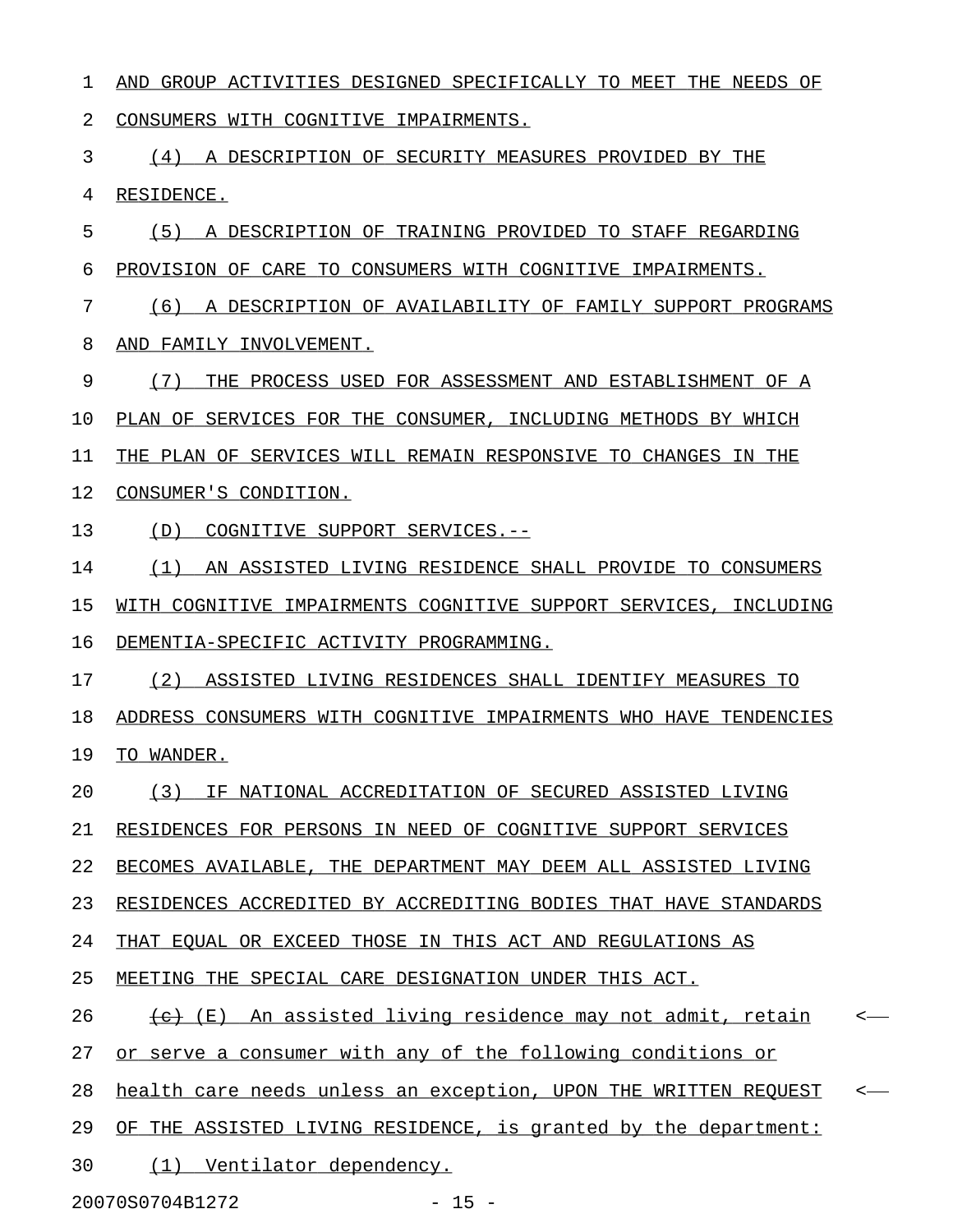| 1  | Stage III and IV decubiti and vascular ulcers that are<br>(2)             |                          |
|----|---------------------------------------------------------------------------|--------------------------|
| 2  | not in a healing stage.                                                   |                          |
| 3  | Continuous intravenous fluids.<br>(3)                                     |                          |
| 4  | Reportable infectious diseases, such as tuberculosis, in<br>(4)           |                          |
| 5  | a communicable state that require isolation of the consumer or            |                          |
| 6  | require special precautions by a caretaker to prevent                     |                          |
| 7  | transmission of the disease unless the Department of Health               |                          |
| 8  | directs that isolation be established within the assisted living          |                          |
| 9  | residence.                                                                |                          |
| 10 | (5)<br>Nasogastric tubes.                                                 |                          |
| 11 | (6)<br>PHYSICAL RESTRAINTS.                                               |                          |
| 12 | CONTINUOUS SKILLED NURSING CARE TWENTY-FOUR HOURS A DAY.<br>(7)           |                          |
| 13 | Any of the following individuals may certify that a<br><del>(d)</del> (F) |                          |
| 14 | consumer may not be admitted or retained in an assisted living            |                          |
| 15 | residence and the department shall BY REGULATION establish the            |                          |
| 16 | standards required for the certification:                                 |                          |
| 17 | The assisted living residence administrator acting in<br>(1)              |                          |
| 18 | consultation with supplemental health care providers.                     |                          |
| 19 | A consumer's physician or certified registered nurse<br>(2)               |                          |
| 20 | practitioner.                                                             |                          |
| 21 | (3) The medical director of the facility ASSISTED LIVING                  | $\overline{\phantom{a}}$ |
| 22 | RESIDENCE.                                                                |                          |
| 23 | (G) An assisted living residence may admit, retain or                     | <—                       |
| 24 | serve a consumer for whom a determination is made by the                  |                          |
| 25 | department, UPON THE WRITTEN REQUEST OF THE ASSISTED LIVING               | <—                       |
| 26 | RESIDENCE, that the consumer's specific health care needs can be          |                          |
| 27 | met by a provider of assisted living services or within an                |                          |
| 28 | assisted living residence, IN CONFORMITY WITH STANDARDS SET BY            |                          |
| 29 | THE DEPARTMENT THROUGH REGULATION, including a consumer                   |                          |
| 30 | requiring:                                                                |                          |
|    |                                                                           |                          |

20070S0704B1272 - 16 -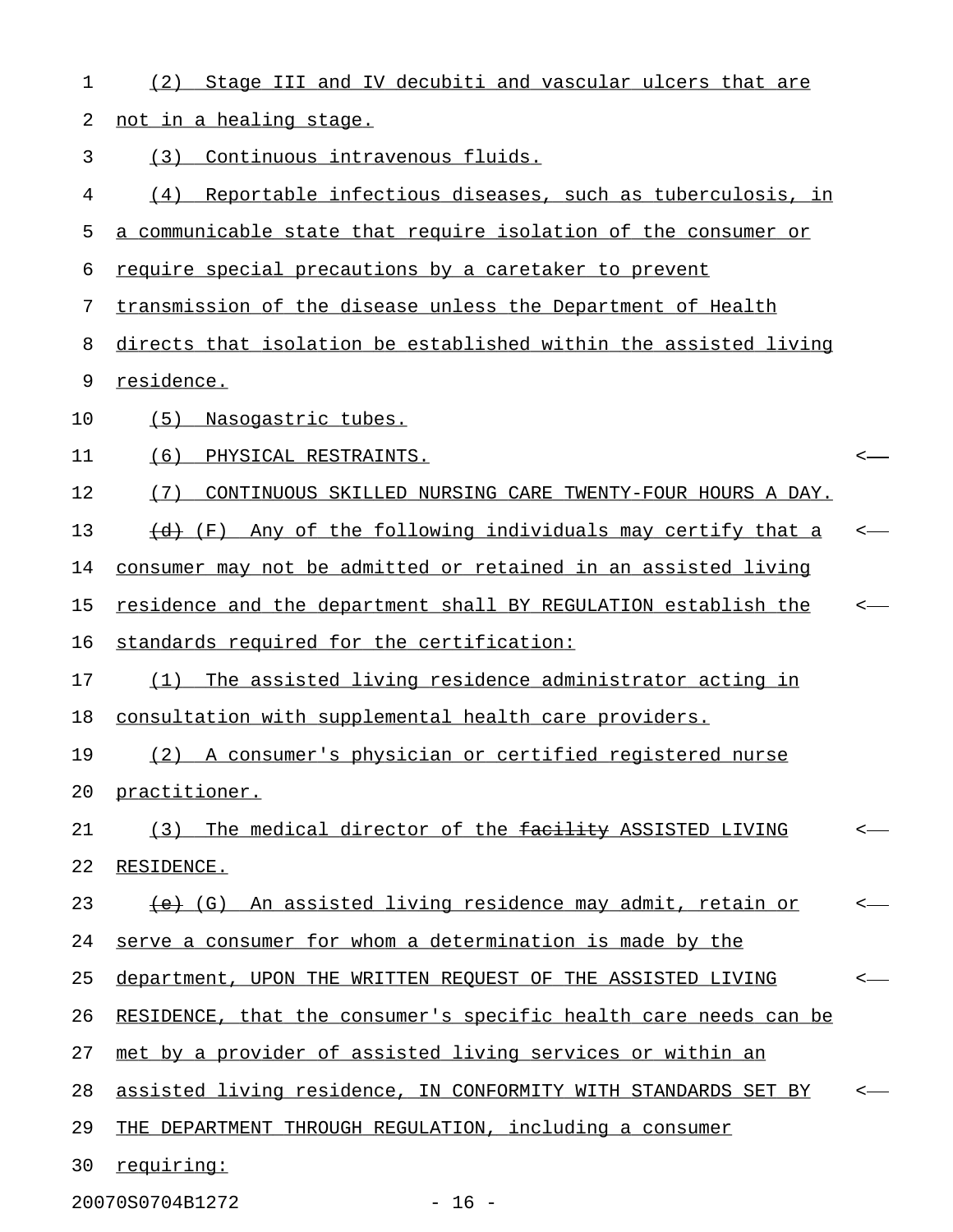| 1  | gastric tubes, except that a determination shall not be<br>(1)   |
|----|------------------------------------------------------------------|
| 2  | required if the consumer is capable of self-care of the gastric  |
| 3  | tube or a licensed health care professional or other qualified   |
| 4  | individual cares for the gastric tube;                           |
| 5  | (2) tracheostomy, except that a determination shall not be       |
| 6  | required if the consumer is independently capable of self-care   |
| 7  | of the tracheostomy;                                             |
| 8  | (3) skilled nursing care twenty-four hours a day, except         |
| 9  | that a determination shall not be required if the skilled        |
| 10 | nursing care is provided on a temporary or intermittent basis;   |
| 11 | (4) a sliding scale insulin administration, except that a        |
| 12 | determination shall not be required if the consumer is capable   |
| 13 | of self-administration or a licensed health care professional or |
| 14 | other qualified individual administers the insulin;              |
| 15 | (5) intermittent intravenous therapy, except that a              |
| 16 | determination shall not be required if a licensed health care    |
| 17 | professional manages the therapy;                                |
| 18 | (6) insertions, sterile irrigation and replacement of a          |
| 19 | catheter, except that a determination shall not be required for  |
| 20 | routine maintenance of a urinary catheter, if the consumer is    |
| 21 | capable of self-administration or a licensed health care         |
| 22 | professional administers the catheter;                           |
| 23 | oxygen, except a determination shall not be required if<br>(7)   |
| 24 | the consumer is capable of self-administration or a licensed     |
| 25 | health care professional or other qualified individual           |
| 26 | administers the oxygen;                                          |
| 27 | inhalation therapy, except that a determination shall<br>(8)     |
| 28 | not be required if the consumer is capable of self-              |
| 29 | administration or a licensed health care professional or other   |
| 30 | qualified individual administers the therapy;                    |

20070S0704B1272 - 17 -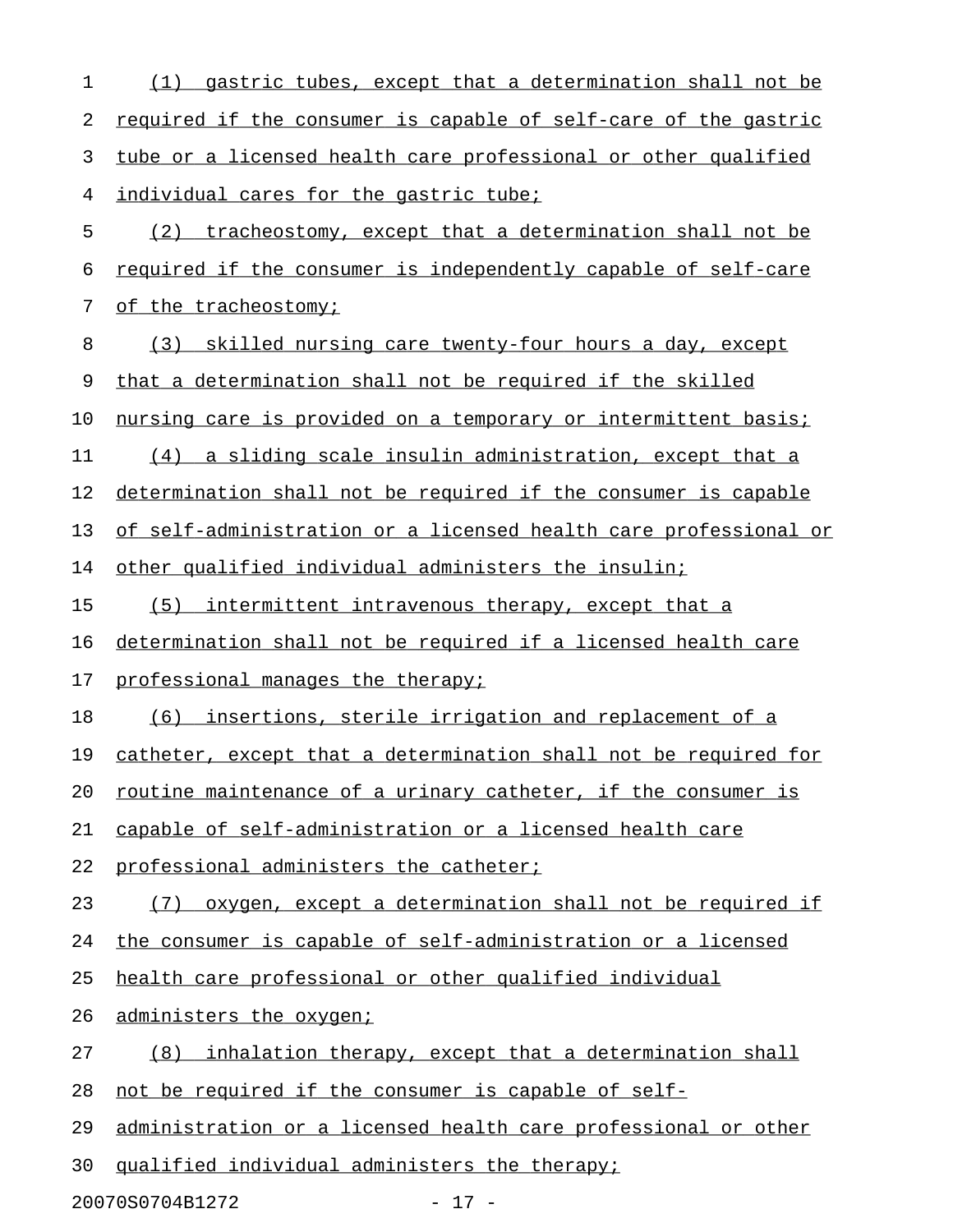| other types of supplemental health care services that an<br>(9)   |  |
|-------------------------------------------------------------------|--|
| assisted living residence administrator, acting in consultation   |  |
| with supplemental health care providers, determines can be        |  |
| provided in a safe and effective manner by the assisted living    |  |
| residence; or                                                     |  |
| (10) other types of care that can be provided in a safe and       |  |
| effective manner in an assisted living residence as determined    |  |
| by regulations adopted by the department.                         |  |
| $\overline{f}$ (H) (i) Subject to subsection (a)(12), an assisted |  |
| living residence may admit or retain a resident who does not      |  |
| require supplemental health care services or who, subject to any  |  |
| restrictions provided in the written resident agreement, makes    |  |
| alternative arrangements for such services.                       |  |
| (ii) Portions or sections of an assisted living residence         |  |
| may be designated for use by residents not requiring              |  |
| supplemental health care services, or a facility AN ASSISTED      |  |
| LIVING RESIDENCE may provide services both to residents           |  |
| receiving supplemental health care services and to residents not  |  |
| receiving such service within the same portions or sections of    |  |
| <u>its residence THE ASSISTED LIVING RESIDENCE.</u>               |  |
| (G)<br>NO PERSON, ORGANIZATION OR PROGRAM SHALL USE THE TERM      |  |
| "ASSISTED LIVING" IN ANY NAME OR WRITTEN MATERIAL, EXCEPT AS A    |  |
| LICENSEE IN ACCORDANCE WITH THIS CHAPTER.                         |  |
| Section 1085. Classification of Violations.--The department       |  |
| shall classify each violation of its regulations [on] by          |  |
| personal care homes or assisted living residences into one of     |  |
| the following categories:                                         |  |
| $\star$ $\star$<br>$\star$                                        |  |
| Section 1086. Penalties.--* * *                                   |  |
| A personal care home or assisted living residence found<br>(e)    |  |
|                                                                   |  |

20070S0704B1272 - 18 -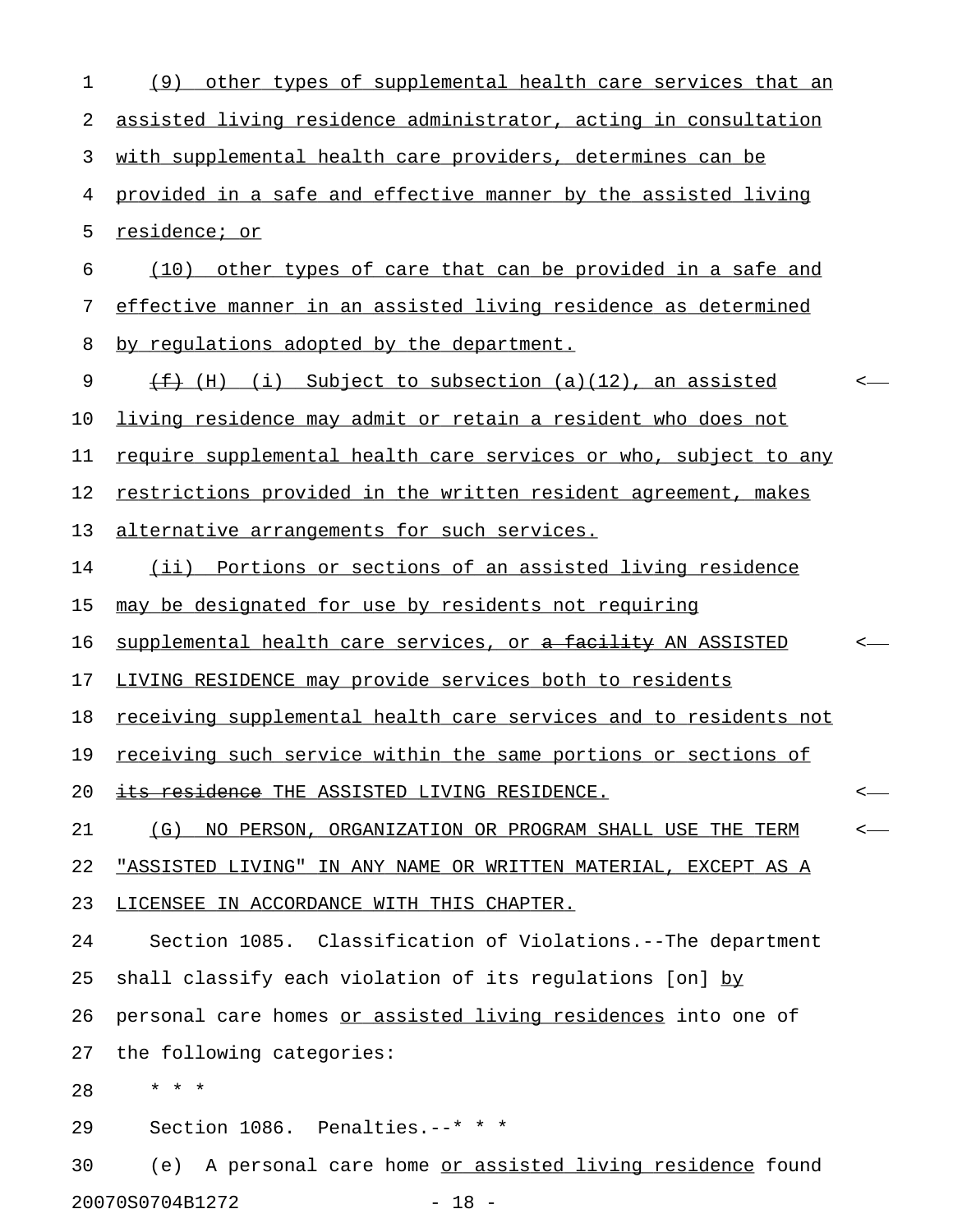1 to be operating without a license shall be assessed a penalty of 2 five hundred dollars (\$500). If, after fourteen days, a provider 3 [of a personal care home] cited for operating without a license 4 fails to file an application for a license, the department shall 5 assess an additional twenty dollars (\$20) for each resident for 6 each day in which the home or residence fails to make such 7 application.

8 \* \* \*

9 Section 1087. Revocation or Nonrenewal of License.--(a) (1) 10 The department shall temporarily revoke the license of a 11 personal care home or assisted living residence if, without good 12 cause, one or more Class I violations remain uncorrected twenty-13 four hours after the [personal care home] operator has been 14 cited for such violation or if, without good cause, one or more 15 Class II violations remain uncorrected fifteen days after being 16 cited for such violation.

17 (2) Upon the revocation of a license pursuant to this 18 subsection, all residents shall be relocated.

19 (3) The revocation may terminate upon the department's 20 determination that its violation is corrected.

21 (4) If, after three months, the department does not issue a 22 new license for a personal care home or assisted living 23 residence license revoked pursuant to this section:

24 (i) Such revocation or nonrenewal pursuant to this section 25 shall be for a minimum period of five years.

26 (ii) No provider of a personal care home <u>or assisted living</u> 27 residence who has had a license revoked or not renewed pursuant 28 to this section shall be allowed to operate or staff or hold an 29 interest in a home or residence that applies for a license for a 30 period of five years after such revocation or nonrenewal.

20070S0704B1272 - 19 -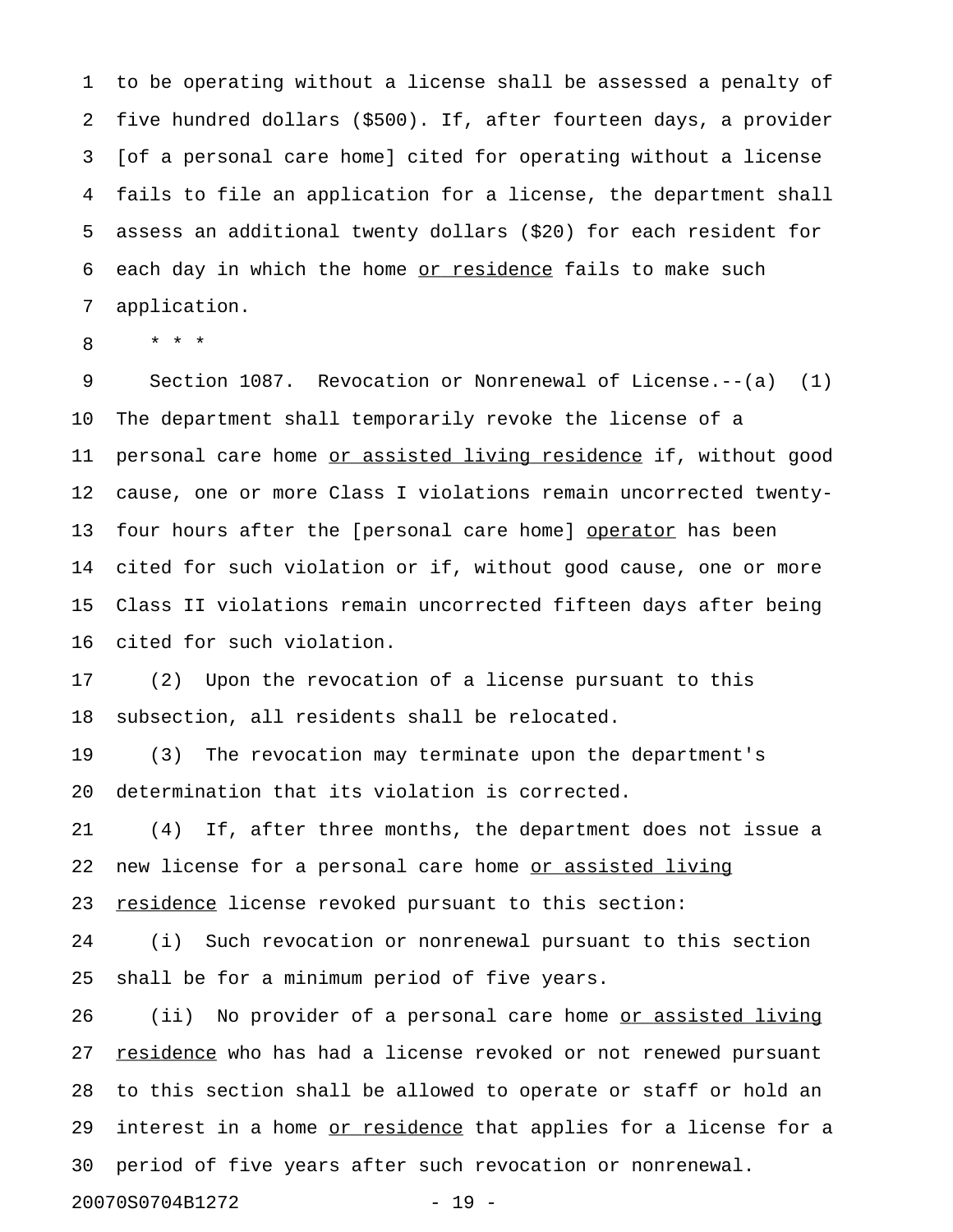1 (b) The department shall revoke or refuse to renew the 2 license of a personal care home or assisted living residence if, 3 during any two-year period, the home or residence, without good 4 cause, on two or more separate occasions, has been found to have 5 violated a regulation of the department which has been 6 categorized as Class I.

7 (c) The power of the department to revoke or refuse to renew 8 or issue a license pursuant to this section is in addition to 9 the powers and duties of the department pursuant to section 10 1026.

## 11 Section 6. The following transitional provisions shall < 12  $apply:$

13 (1) A facility licensed as a personal care home upon the 14 effective date of this section shall not provide supplemental 15 health care services to its residents until the facility 16 submits an application to the department to operate an 17 assisted living residence and the department issues a license 18 to the facility to operate as an assisted living residence. 19  $(2)$  Prior to the issuance of application forms and the 20 adoption of regulations pertaining to assisted living 21 residences, the department shall issue licenses to operators 22 of personal care homes to operate assisted living residences 23 based upon the review of plans submitted by the operator 24 demonstrating the ability of a facility to safely and

## 25 effectively operate as an assisted living residence pursuant 26 to the requirements of this act.

27  $(3)$  Unless the department, pursuant to section  $213(a.1)$ 28 of the act, promulgates final regulations establishing 29 additional qualifications for assisted living residence 30 administrators, a personal care home administrator may serve 20070S0704B1272 - 20 -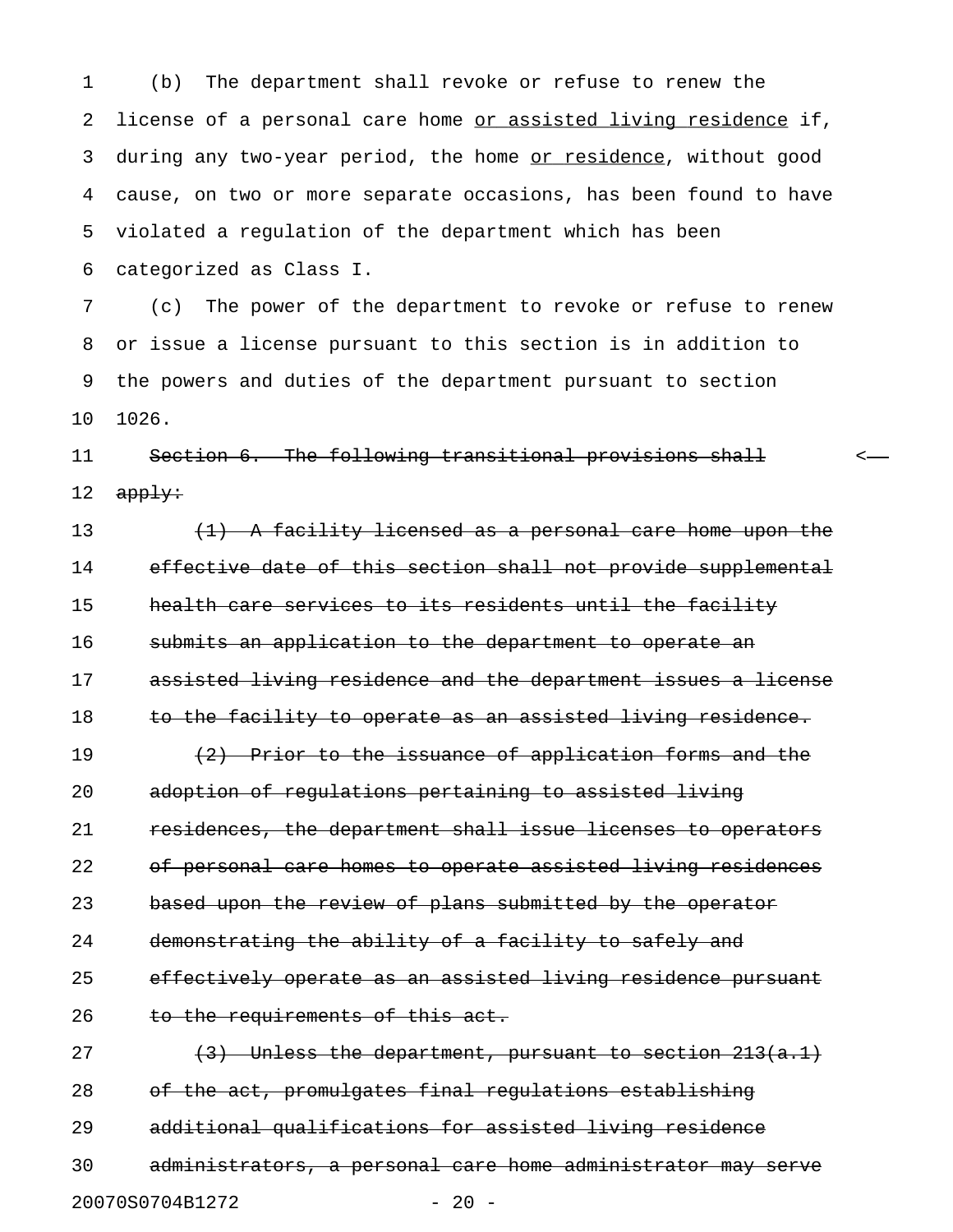1 as an assisted living residence administrator, and unless the 2 department, pursuant to section 213(a.1) of the act, 3 promulgates final regulations establishing additional 4 orientation or training requirements for direct care staff in 5 an assisted living residence, direct care staff who have 6 received orientation and training required for a personal 7 care home may serve as direct care staff in an assisted 8 <del>living residence.</del>

9  $(4)$  SECTION 8. Except to the extent inconsistent with  $\leftarrow$ 10 this act, a reference in another statute to a personal care 11 home, a personal care boarding home, personal care housing or 12 a personal care home administrator shall be construed to also 13 include an assisted living residence or an assistant ASSISTED <-14 living residence administrator, including, but not limited 15 to, the use of such terms in:

16  $\leftarrow$   $\leftarrow$  (1) the definition of "caretaker" in 18 Pa.C.S.  $\leftarrow$ 17 § 2713;

18  $\overline{\text{4i}}$  (2) the definition of "health care provider" in <-19 42 Pa.C.S. § 5101.1;

20  $\leftarrow$   $\leftarrow$   $\leftarrow$  (3) the definition of "health center" in 53  $\leftarrow$ 21 Pa.C.S. § 5602;

22  $\overline{(+)}$  (4) the authorization to conduct studies and  $\overline{(-)}$ 23 evaluations and to develop community housing options by 24 the Department of Aging as provided by section 2203-A of 25 the act of April 9, 1929 (P.L.177, No.175), known as The 26 Administrative Code of 1929;

27  $\left\{\theta\right\}$  (5) the authorization to develop community-based <-28 service and housing options for impaired and chronically 29 ill older persons provided to area agencies on aging by 30 section 2207-A of The Administrative Code of 1929;

20070S0704B1272 - 21 -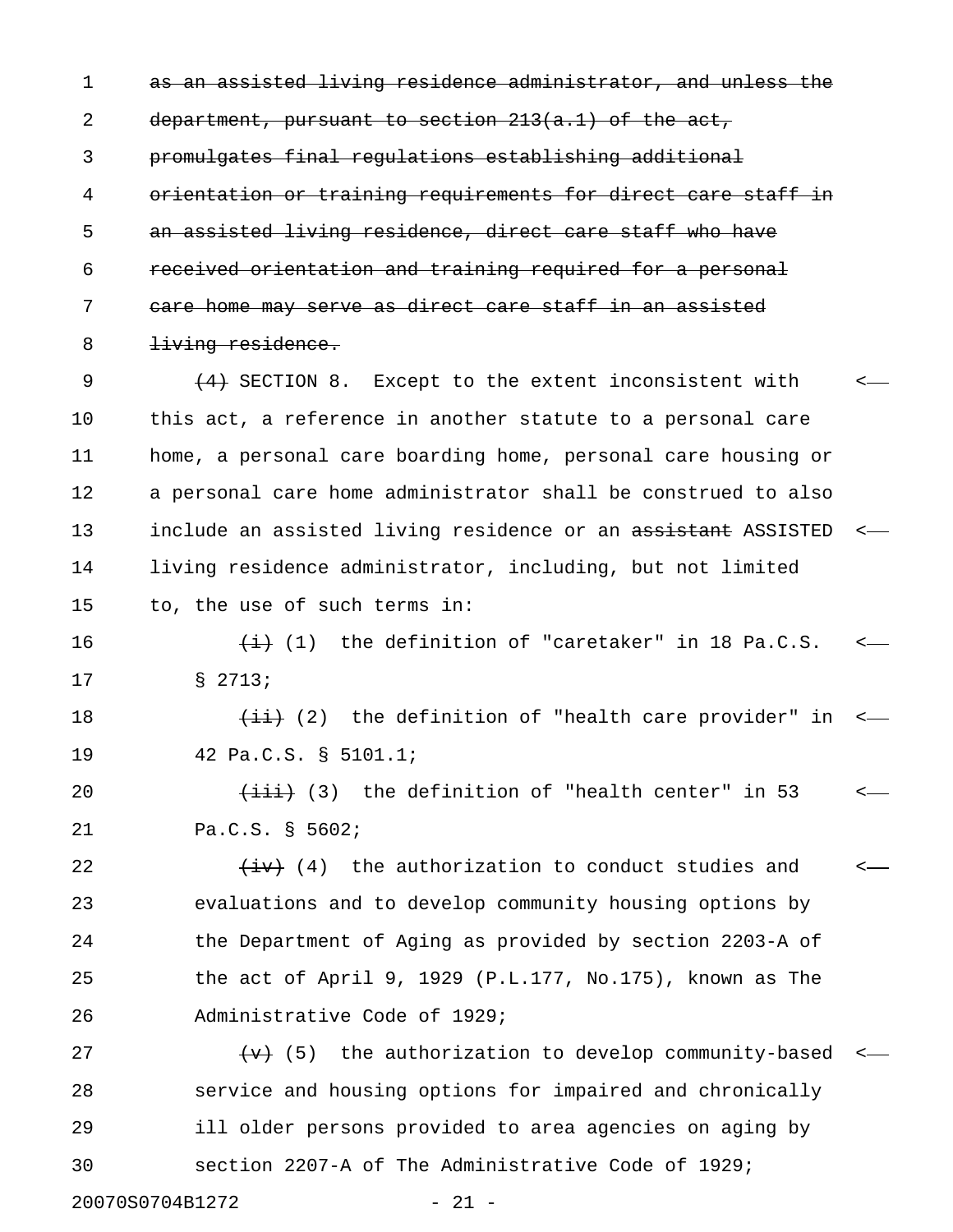1 (<del>vi)</del> (6) the term "residence" in section 2201-A of c 2 the act of July 28, 1953 (P.L.723, No.230), known as the 3 Second Class County Code, 4 (<del>vii)</del> (7) the authorization to provide tax exempt 5 bond allocations pursuant to Chapter 27 of the act of 6 June 29, 1996 (P.L.434, No.67), known as the Job 7 Enhancement Act; 8 (<del>viii)</del> (8) the definition of "exempt facility" in  $\sim$ 9 section 2702 of the Job Enhancement Act; 10  $\frac{1}{1}$  (9) the definition of "facility" in section 103 <-11 of the act of November 6, 1987 (P.L.381, No.79), known as 12 the Older Adults Protective Services Act; 13  $\left\{\star\right\}$  (10) establishing the qualifications for a  $\leftarrow$ 14 pediatric extended care center administrator pursuant to 15 section 15(b)(2) of the act of November 24, 1999

16 (P.L.884, No.54), known as the Prescribed Pediatric 17 Extended Care Centers Act;

18  $\leftarrow$   $\leftarrow$   $\leftarrow$  (11) the definition of "health care provider" 19 in section 503 of the act of March 20, 2002 (P.L.154, 20 No.13), known as the Medical Care Availability and 21 Reduction of Error (Mcare) Act;

22  $\overline{+x^{2}}$  (12) the definition of "facility" in section 2 <— 23 of the act of December 9, 2002 (P.L.1388, No.171), known 24 as the Elder Care Payment Restitution Act;

25 (xiii) (13) the list of facilities required to make < 26 refunds pursuant to section 3 of the Elder Care Payment 27 Restitution Act; or

28  $\overline{+xiv}$  (14) the definition of "family" as excluding  $\overline{+x^2}$ 29 persons residing in a personal care boarding home in 30 section 3 of the act of November 30, 2004 (P.L.1561,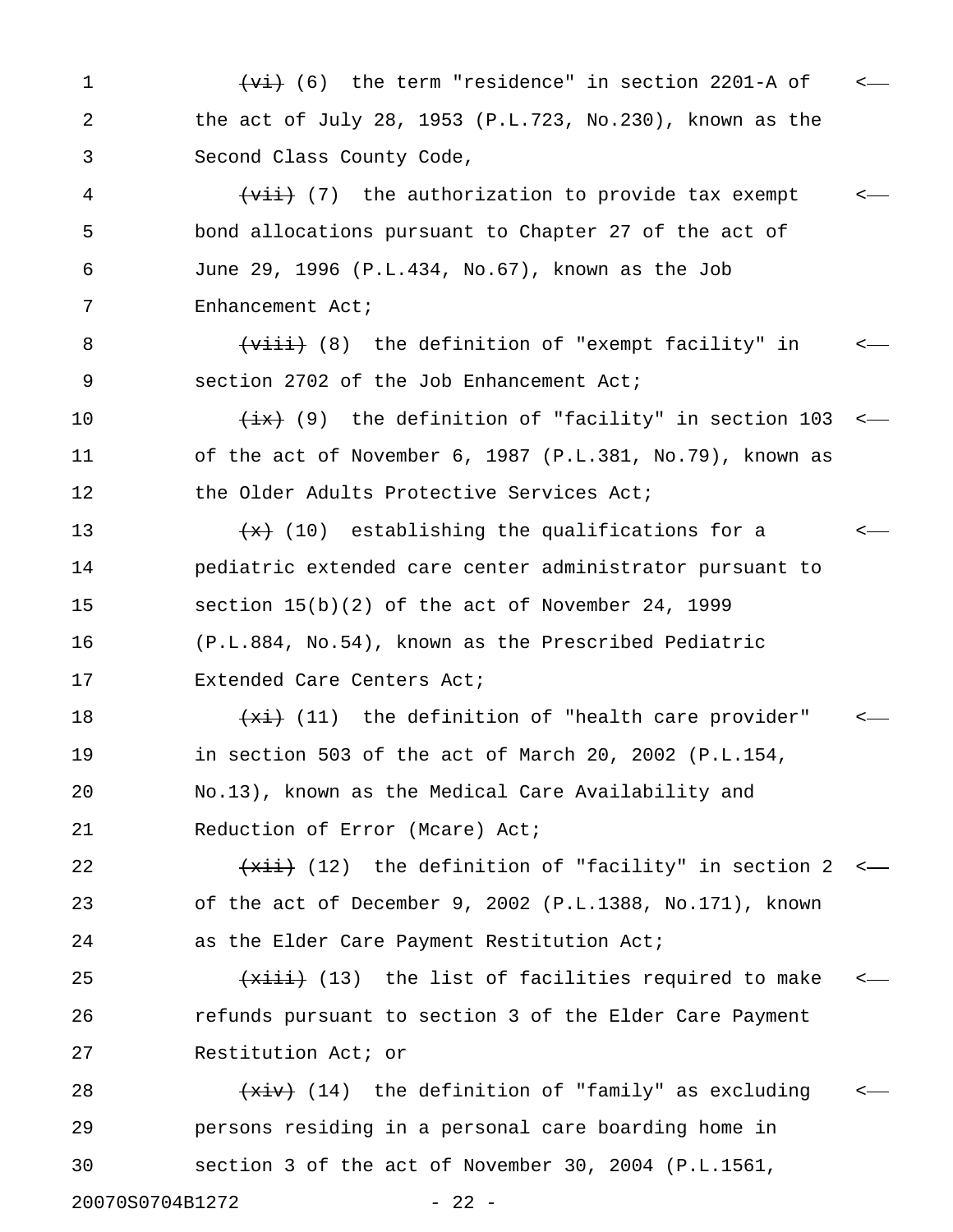1 No.198), known as the Family Support for Persons with 2 Disabilities Act.

3 Section 7. This act shall take effect January 1, 2009. < 4 SECTION 9. WITHIN NINE MONTHS AFTER THE EFFECTIVE DATE OF < 5 THIS SECTION, THE LEGISLATIVE BUDGET AND FINANCE COMMITTEE SHALL 6 REPORT TO THE GENERAL ASSEMBLY ON EXISTING FEDERAL AND OTHER 7 STATES' INITIATIVES AND PROGRAMS THAT PROVIDE FINANCIAL 8 ASSISTANCE FOR ASSISTED LIVING. THIS STUDY SHALL INCLUDE 9 INFORMATION ON OTHER FEDERAL OR STATE ASSISTED LIVING PROGRAMS 10 THAT ARE EFFECTIVELY ADMINISTERED AND MAY BE CONSIDERED A MODEL. 11 WITHIN SIX MONTHS AFTER RECEIPT OF THE REPORT, A JOINT 12 LEGISLATIVE TASK FORCE CONSISTING OF SELECTED MEMBERS OF THE 13 AGING AND YOUTH COMMITTEE OF THE SENATE AND THE AGING AND OLDER 14 ADULT SERVICES COMMITTEE OF THE HOUSE OF REPRESENTATIVES SHALL 15 REVIEW THE REPORT AND ANY RECOMMENDATIONS CONTAINED THEREIN AND 16 SHALL REPORT BACK TO THE FULL COMMITTEES WITH A PROPOSAL FOR A 17 FUNDING MECHANISM FOR ASSISTED LIVING IN THIS COMMONWEALTH. THE 18 CHAIRMAN OF THE AGING AND YOUTH COMMITTEE OF THE SENATE AND THE 19 CHAIRMAN OF THE AGING AND OLDER ADULT SERVICES COMMITTEE OF THE 20 HOUSE OF REPRESENTATIVES SHALL SELECT THREE MEMBERS FROM THE 21 MAJORITY PARTY AND THREE MEMBERS FROM THE MINORITY PARTY AND THE 22 SECRETARY OF AGING SHALL SERVE AS CHAIRPERSON OF THE TASK FORCE. 23 SECTION 10. NOTHING IN THIS ACT SHALL BE CONSTRUED TO ALTER 24 EXISTING STATUTORY OR REGULATORY REQUIREMENTS PERTAINING TO 25 PERSONAL CARE HOMES UNTIL THE REGULATIONS REQUIRED BY THIS ACT 26 ARE PUBLISHED BY THE DEPARTMENT OF PUBLIC WELFARE IN THE 27 PENNSYLVANIA BULLETIN.

28 SECTION 11. THE DEPARTMENT OF PUBLIC WELFARE SHALL NOT ISSUE 29 ANY ASSISTED LIVING RESIDENCE LICENSES UNTIL FINAL REGULATIONS 30 ARE PUBLISHED BY THE DEPARTMENT OF PUBLIC WELFARE IN THE 20070S0704B1272 - 23 -